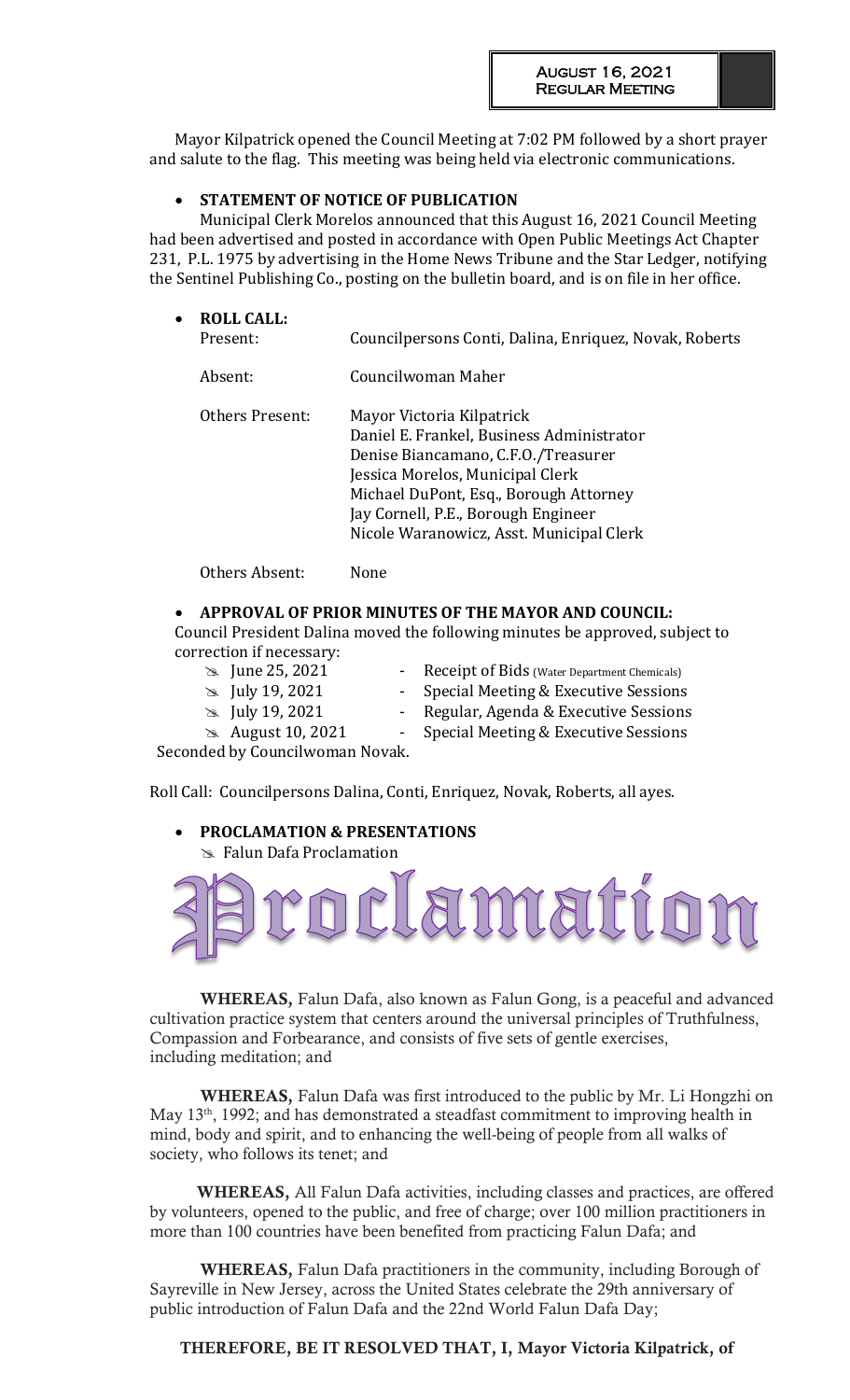Borough of Sayreville do hereby proclaim August 2021 to be Falun Dafa Month, Honoring Truthfulness compassion forbearance.



IN WITNESS WHEREOF, I have caused this Proclamation to be issued and the official seal of the Borough duly affixed this  $16<sup>th</sup>$  day of August, 2021

Hotoua Alpatrice Victoria Kilpatr

Councilman Dalina moved the following proclamation be approved. Seconded by Councilwoman Novak.

Roll Call: Councilpersons Dalina, Conti, Enriquez, Roberts, all Ayes.

## **EXECUTIVE SESSION** - None

## **OLD BUSINESS:**

a) Public Hearing on the following Ordinances:

Borough Clerk Morelos read the heading for the following ordinances listed for Public Hearing:

Public Hearing on Ordinance #534-21.

Councilman Conti made a motion to table the ordinance. Seconded by Council President Dalina.

## **Roll Call: Councilpersons Conti, Dalina, Enriquez, Novak, Roberts, all Ayes.**

Borough Clerk Morelos read the heading for the following ordinances listed for Public Hearing:

Public Hearing on Ordinance #535-21.

Mayor Kilpatrick opened the meeting to the public for questions or comments on Ordinance #535-21.

Those commenting were:

- Jim Robinson, 11 Borelle Square Mr. Robinson stated that he is very happy that this ordinance is being adopted.

There were no further comments.

**Council President Dalina moved the Public Hearing be closed the Ordinance be adopted on second and final reading and advertised according to law. Seconded by Councilwoman Novak.** 

**Roll Call: Ayes: Councilpersons Dalina, Conti, Enriquez, Novak Nays: Roberts**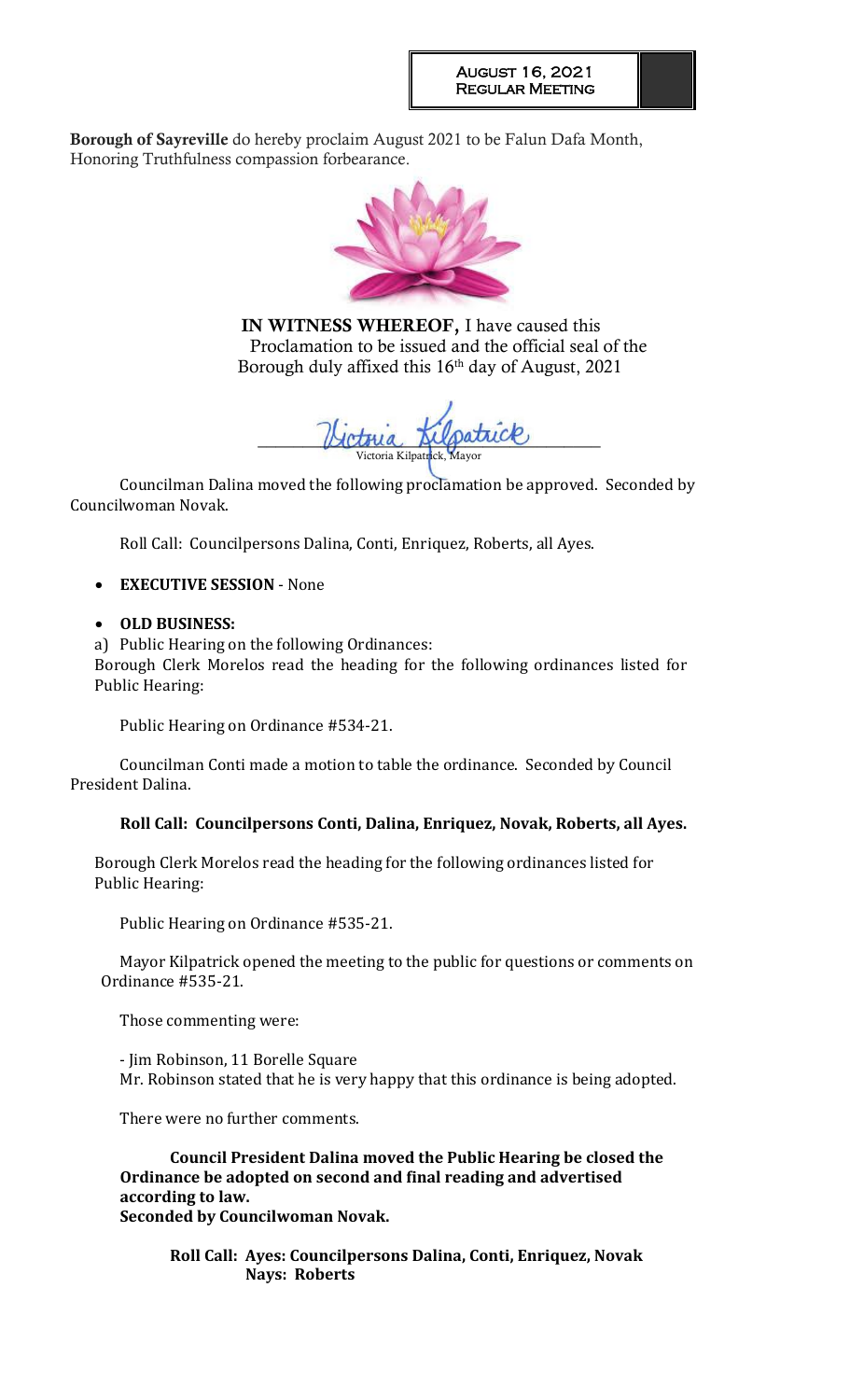## **ORDINANCE #535-21**

### **AN ORDINANCE AMENDING CHAPTER VIII, "GENERAL LICENSING", TO AMEND SUBSECTION 8-2.18, "LICENSE FEES" OF THE REVISED GENERAL ORDINANCES OF THE BOROUGH OF SAYREVILLE**

**BE IT AND IT IS HEREBY ORDAINED** by the Mayor and Borough Council of the Borough of Sayreville, in the county of Middlesex, that the Revised General Ordinances of the Borough of Sayreville are hereby amended as follows:

 **8-2.18 License Fees.** The following fees shall be established for a Mercantile ("Business") License issued in the Borough:

a. Annual business license fee (new): \$150.00

b. Annual business license fee (renew) **(***effective licensing year 2023)*: \$50.00 *\$75.00*

c. Relocation business license: \$75.00

d. Annual business license (after 7/1): \$25.00 surcharge

**BE IT FURTHER ORDAINED** by the Mayor and Borough Council of the Borough of Sayreville, in the County of Middlesex, that Chapter 8, of the Revised General Ordinances of the Borough of Sayreville, shall also be amended to reflect such change.

All Ordinances or parts of Ordinances inconsistent herewith are hereby repealed and this Ordinance shall take effect immediately upon final passage and publication in accordance with law.

### **INTRODUCED/APPROVED ON FIRST READING**

DATED: July 19, 2021

/s/Jessica Morelos, R.M.C. /s/Kevin Dalina, Councilman Clerk of the Borough of Sayreville (Admin. & Finance Committee)

### **ADOPTED ON SECOND READING**

DATED: August 16, 2021

/s/Jessica Morelos, R.M.C. // /s/Kevin Dalina, Councilman Clerk of the Borough of Sayreville (Admin. & Finance Committee)

Borough of Sayreville

Borough of Sayreville

## **APPROVAL BY THE MAYOR ON THIS \_\_16th\_\_ DAY OF \_\_August\_\_\_, 2021.**

/s/Victoria Kilpatrick, Mayor Borough of Sayreville

APPROVED AS TO FORM: /s/MICHAEL DUPONT, ESQ., Borough Attorney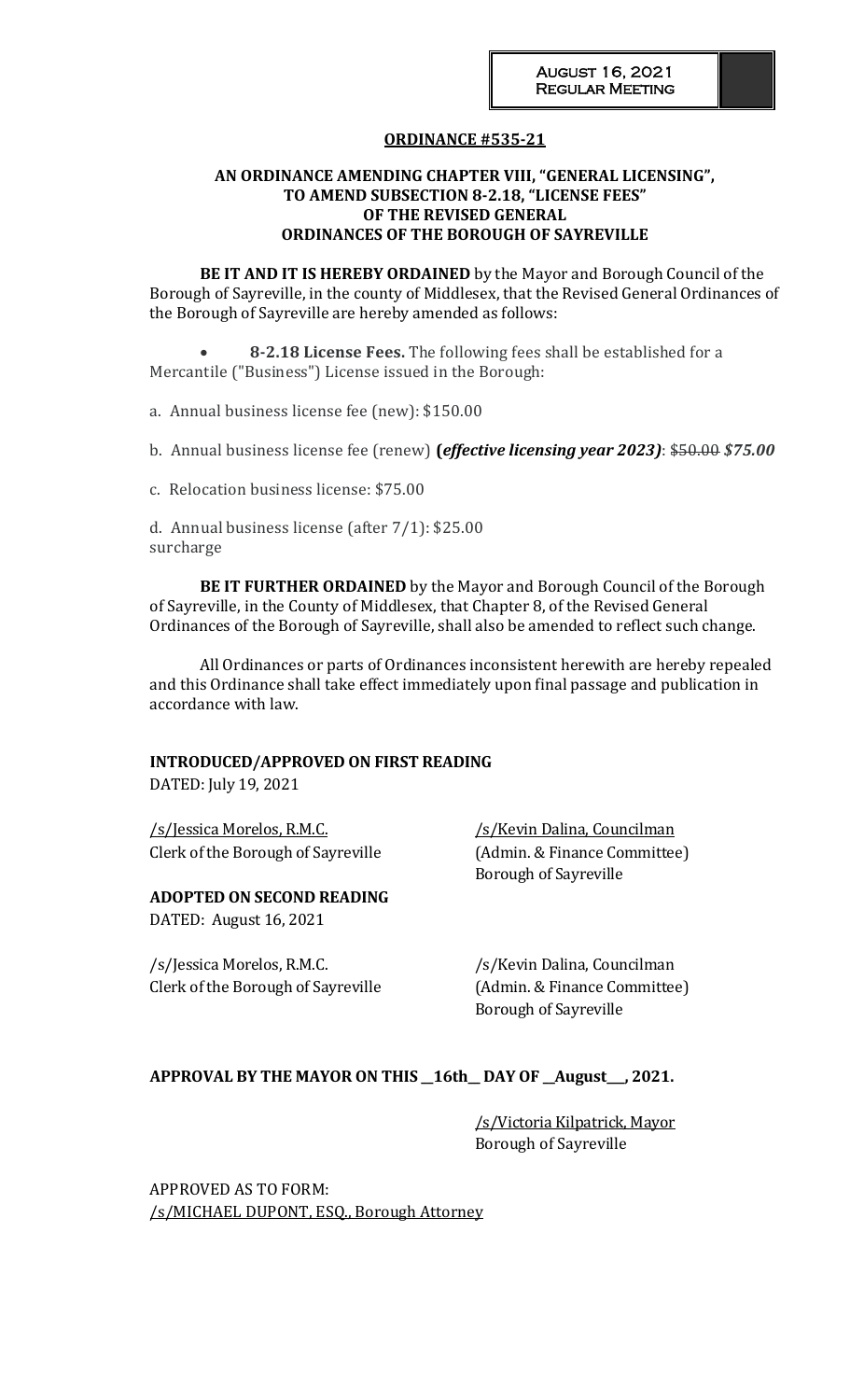Borough Clerk Morelos read the heading for the following ordinances listed for Public Hearing:

Public Hearing on Ordinance #536-21.

Mayor Kilpatrick opened the meeting to the public for questions or comments on Ordinance #536-21.

There were no comments.

**Council President Dalina moved the Public Hearing be closed the Ordinance be adopted on second and final reading and advertised according to law. Seconded by Councilwoman Novak.** 

**Roll Call: Ayes: Councilpersons Dalina, Conti, Enriquez, Novak Nays: Roberts** 

## **ORDINANCE #536-21**

## **AN ORDINANCE AMENDING CHAPTER II, "ADMINISTRATION", TO AMEND SUBSECTION 2-64, "FEES AND LICENSES" OF THE REVISED GENERAL ORDINANCES OF THE BOROUGH OF SAYREVILLE**

**BE IT AND IT IS HEREBY ORDAINED** by the Mayor and Borough Council of the Borough of Sayreville, in the county of Middlesex, that the Revised General Ordinances of the Borough of Sayreville are hereby amended as follows:

#### **2-64 FEES AND LICENSES.**

The following amounts for the fees and licenses listed shall control, notwithstanding anything else set forth in any chapter herein.

| <b>Subject</b>                    | <b>Type</b>                                             | Fee                      |
|-----------------------------------|---------------------------------------------------------|--------------------------|
|                                   |                                                         |                          |
| 1. Mercantile<br>License/Business | <b>New</b>                                              | \$150.                   |
|                                   | Renew ( <i>effective licensing</i><br><i>year</i> 2023) | \$50. \$75.              |
|                                   | Relocation                                              | \$75.                    |
|                                   | Late Fee                                                | 30 days late add'l \$25. |
|                                   |                                                         | 60 days late add'l \$50. |
|                                   |                                                         | 90 days late add'l \$75. |
|                                   |                                                         |                          |

**BE IT FURTHER ORDAINED** by the Mayor and Borough Council of the Borough of Sayreville, in the County of Middlesex, that Chapter 2, of the Revised General Ordinances of the Borough of Sayreville, shall also be amended to reflect such change.

All Ordinances or parts of Ordinances inconsistent herewith are hereby repealed and this Ordinance shall take effect immediately upon final passage and publication in accordance with law.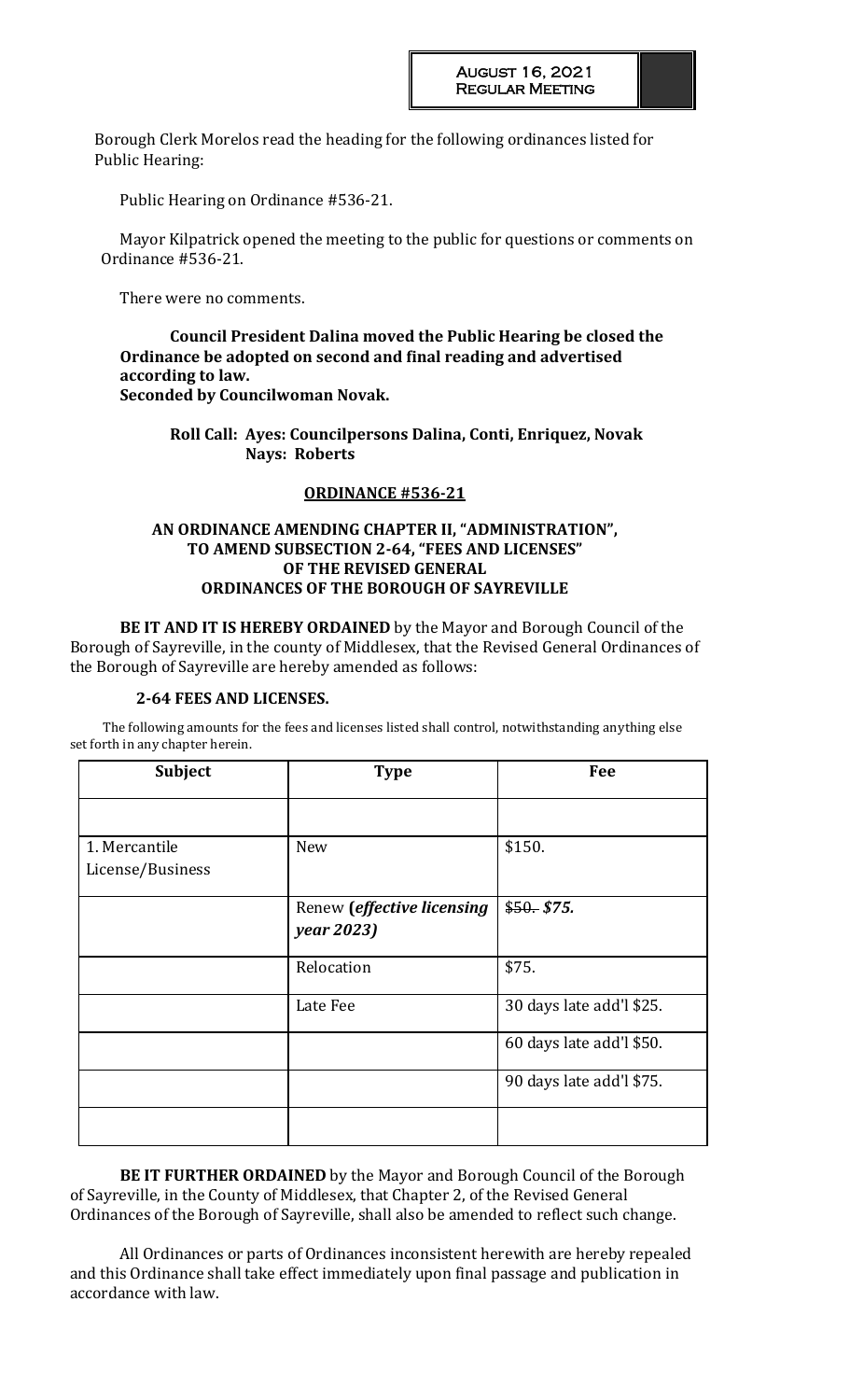## **INTRODUCED/APPROVED ON FIRST READING**

DATED: July 19, 2021

/s/Jessica Morelos, R.M.C. /s/Kevin Dalina, Councilman Clerk of the Borough of Sayreville (Admin. & Finance Committee)

Borough of Sayreville

**ADOPTED ON SECOND READING**

DATED: August 16, 2021

/s/Jessica Morelos, R.M.C. /s/Kevin Dalina, Councilman Clerk of the Borough of Sayreville (Admin. & Finance Committee)

Borough of Sayreville

## **APPROVAL BY THE MAYOR ON THIS \_\_16th\_\_ DAY OF \_August\_\_\_\_\_, 2021.**

/s/Victoria Kilpatrick, Mayor Borough of Sayreville

APPROVED AS TO FORM:

/s/MICHAEL DUPONT, ESQ., Borough Attorney

## **NEW BUSINESS:**

a) Clerk Morelos reported having received the Supplemental Debt Statement as of August 16, 2021, from CFO Denise Biancamano.

Council President Dalina moved the Supplemental Debt Statement be received and filed. Seconded by Councilwoman Novak.

Roll Call: Councilpersons Dalina, Conti, Enriquez, Novak, Roberts, all Ayes.

b) Introduction of the following ordinances:

#### **ORDINANCE #537-21 AN ORDINANCE AMENDING AND SUPPLEMENTING CHAPTER IV OF THE REVISED GENERAL ORDINANCES OF THE BOROUGH OF SAYREVILLE TO AMEND SECTION 4-19 "EMPLOYMENT OF OFF-DUTY POLICE OFFICERS" (Public Safety Committee – Co. Conti – Public Hearing 9-13-21)**

Councilman Conti moved the Ordinance be approved on first reading, advertise according to law and a Public Hearing be scheduled for September 13, 2021. Motion was seconded by Councilman Enriquez.

Roll Call: Ayes: Councilpersons Conti, Dalina, Enriquez, Novak, Roberts.

#### **BOND ORDINANCE #538-21 BOND ORDINANCE PROVIDING FOR VARIOUS IMPROVEMENTS IN, BY AND FOR THE BOROUGH OF SAYREVILLE, NEW JERSEY, APPROPRIATING \$3,070,000 THEREFOR AND AUTHORIZING THE ISSUANCE OF \$2,916,500 BONDS OR NOTES OF THE BOROUGH FOR FINANCING PART OF SUCH APPROPRIATION (Admin. & Finance Committee – Co. Roberts – Public Hearing 9-13-21)**

Councilwoman Roberts moved the Ordinance be approved on first reading, advertise according to law and a Public Hearing be scheduled for September 13, 2021. Motion was seconded by Councilwoman Novak.

Roll Call: Ayes: Councilpersons Roberts, Conti, Dalina, Enriquez, Novak.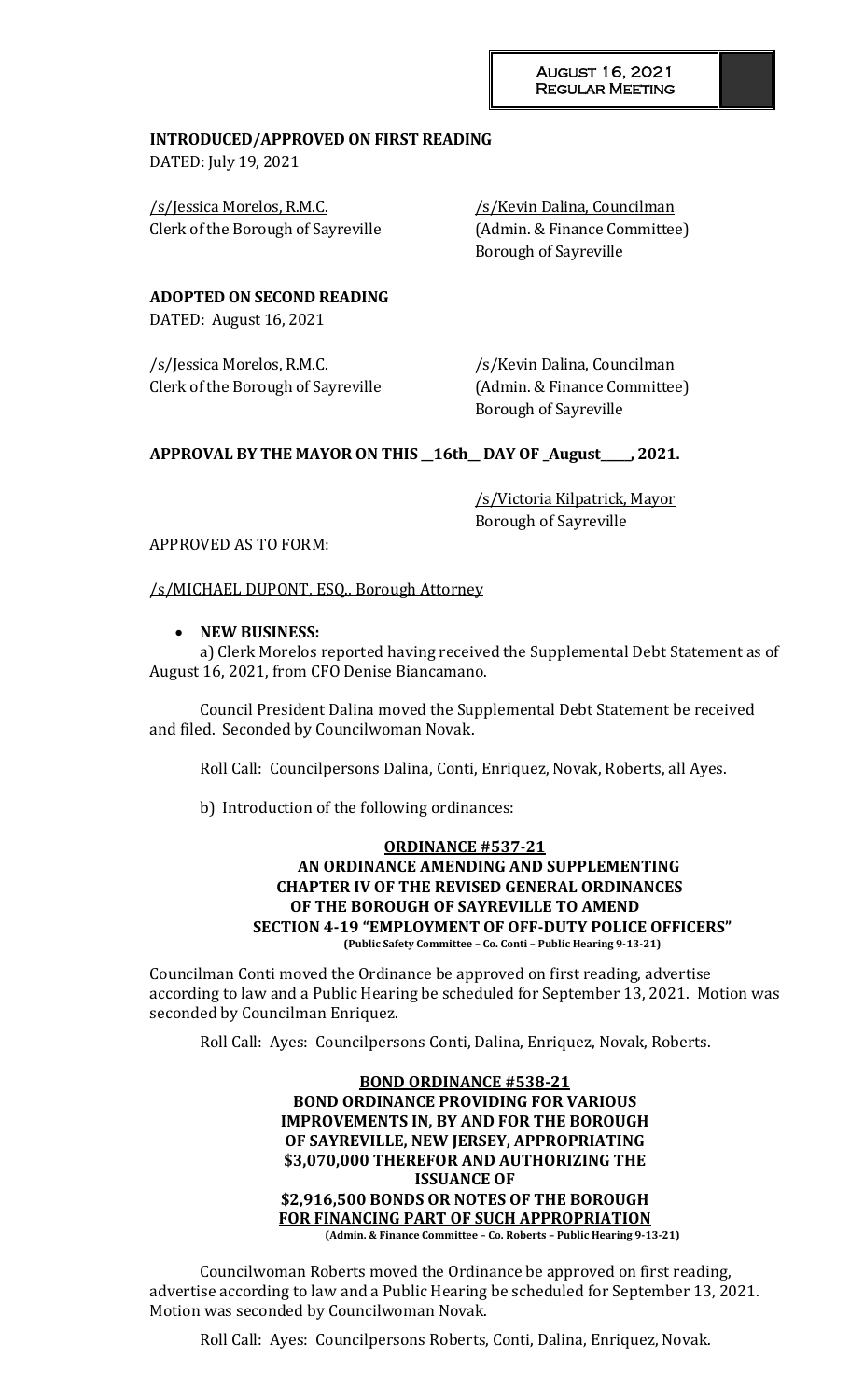### **BOND ORDINANCE #539-21 BOND ORDINANCE PROVIDING FOR VARIOUS ROAD IMPROVEMENTS FOR THE BOROUGH OF SAYREVILLE, NEW JERSEY, APPROPRIATING \$4,170,000 THEREFOR AND AUTHORIZING THE ISSUANCE OF \$3,694,425 BONDS OR NOTES OF THE BOROUGH FOR FINANCING PART OF SUCH APPROPRIATION (Admin. & Finance Committee – Co. Roberts – Public Hearing 9-13-21)**

Councilwoman Roberts moved the Ordinance be approved on first reading, advertise according to law and a Public Hearing be scheduled for September 13, 2021. Motion was seconded by Councilwoman Novak.

Roll Call: Ayes: Councilpersons Roberts, Conti, Dalina, Enriquez, Novak.

## **BOND ORDINANCE #540-21 BOND ORDINANCE PROVIDING FOR THE ACQUISITION OF VEHICLES AND EQUIPMENT IN, BY AND FOR THE BOROUGH OF SAYREVILLE, NEW JERSEY, APPROPRIATING \$1,836,000 THEREFOR AND AUTHORIZING THE ISSUANCE OF \$1,744,200 BONDS OR NOTES OF THE BOROUGH FOR FINANCING PART OF SUCH APPROPRIATION**

**(Admin. & Finance Committee – Co. Roberts – Public Hearing 9-13-21)**

Councilwoman Roberts moved the Ordinance be approved on first reading, advertise according to law and a Public Hearing be scheduled for September 13, 2021. Motion was seconded by Councilwoman Novak.

Roll Call: Ayes: Councilpersons Roberts, Conti, Dalina, Enriquez, Novak.

#### **BOND ORDINANCE #541-21 BOND ORDINANCE PROVIDING FOR THE ACQUISITION OF WATER UTILITY EQUIPMENT IN THE BOROUGH OF SAYREVILLE, NEW JERSEY, APPROPRIATING \$762,000 THEREFOR AND AUTHORIZING THE ISSUANCE OF \$762,000 BONDS OR NOTES OF THE BOROUGH FOR FINANCING PART OF SUCH APPROPRIATION (Admin. & Finance Committee – Co. Roberts – Public Hearing 9-13-21)**

Councilwoman Roberts moved the Ordinance be approved on first reading, advertise according to law and a Public Hearing be scheduled for September 13, 2021. Motion was seconded by Councilwoman Novak.

Roll Call: Ayes: Councilpersons Roberts, Conti, Dalina, Enriquez, Novak.

#### **ORDINANCE #542-21 AN ORDINANCE AMENDING AND SUPPLEMENTING CHAPTER XXX OF THE REVISED GENERAL ORDINANCES OF THE BOROUGH OF SAYREVILLE TO AMEND SECTION §30-4, §30-7 & §30-8 REGARDING REMOVAL OF TREES (Public Works Committee – Co. Dalina – Public Hearing 9-13-21)**

Council President Dalina moved the Ordinance be approved on first reading, advertise according to law and a Public Hearing be scheduled for September 13, 2021. Motion was seconded by Councilman Enriquez.

Roll Call: Ayes: Councilpersons Dalina, Conti, Enriquez, Novak, Roberts. **CONSENT AGENDA RESOLUTIONS**

Mayor Kilpatrick opened the meeting for any questions or comments on Consent Agenda Resolutions.

Those commenting were:

- Jim Robinson, 11 Borelle Square Mr. Robinson commented on Resolution #2021-205.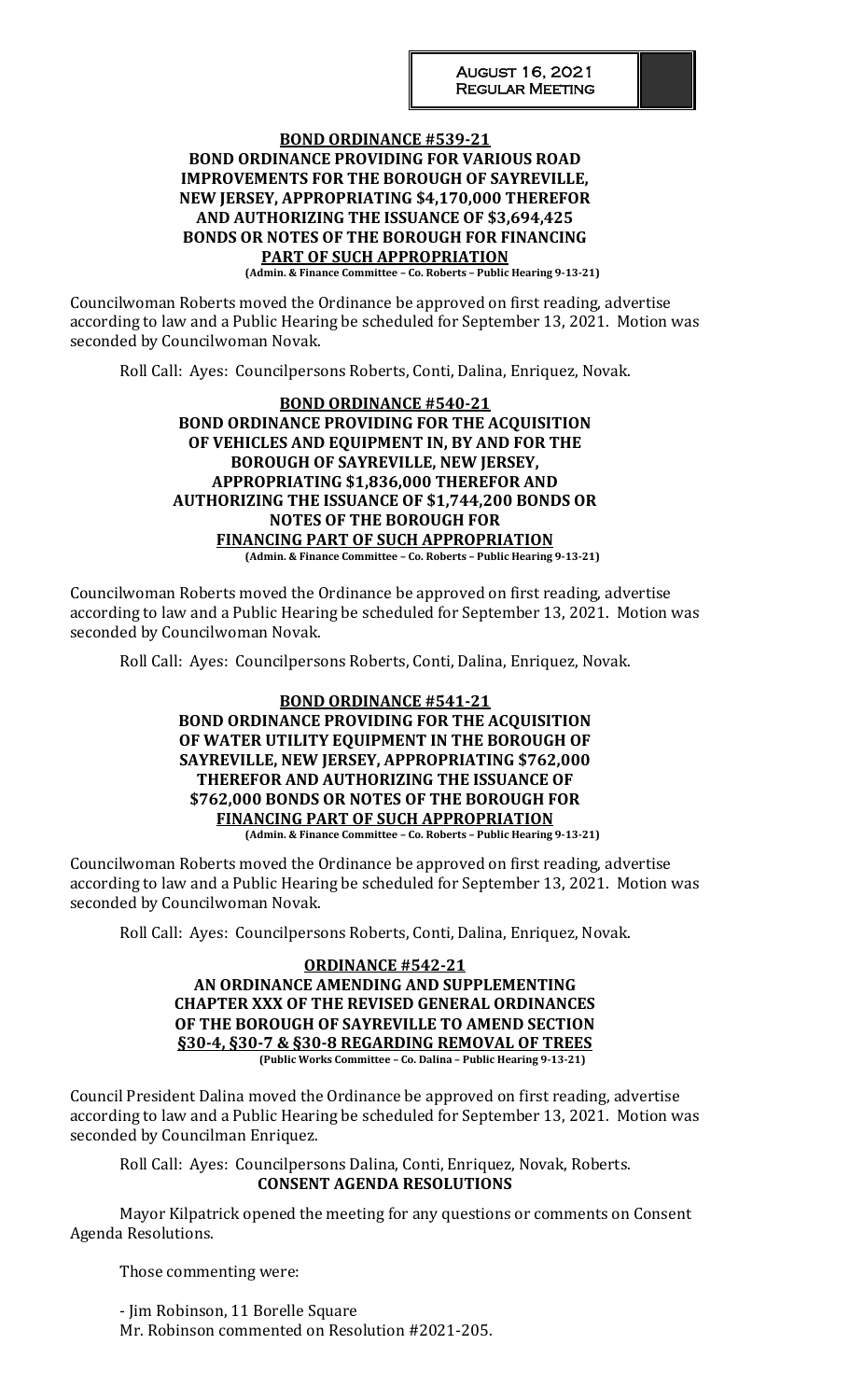- Ruth Ann Mahoney, 2 Gerard Place

Ms. Mahoney commented on the resolution to Old Bridge about the traffic is hypocritical and the Borough is going to do the same thing.

Engineer Cornell commented on the traffic study of the development project on Hercules property.

- Arthur Rittenhouse, 33 Delikat Lane

Mr. Rittenhouse stated that it's hypocritical of asking Old Bridge to not send people on Bordentown Avenue.

- Mr. Robinson, 11 Borelle Square

Mr. Robinson stated that he didn't say nobody looked at the traffic study but an independent engineer or consultant didn't look at the traffic study. He stated the consultant stated to adjust the traffic light by two seconds would alleviate the traffic.

- Ruth Ann Mahoney, 2 Gerard Place

Ms. Mahoney stated at the Planning Board meeting that there was no independent traffic study done and the study was done in one day.

No further comments.

Council President Dalina made a motion to table Resolution #2021-205. Seconded by Councilwoman Novak.

Roll Call: Ayes: Councilpersons Dalina, Conti, Enriquez, Novak Nays: Councilwoman Roberts

Council President Dalina made a motion to close the Public Portion and adopt the Consent Agenda Resolutions. Seconded by Councilwoman Novak.

Roll Call: Councilpersons Dalina, Conti abstained on items #21-03845 and 21- 03925 on Resolution #2021-203, Enriquez, Novak, Roberts voted nay on Resolution #2021-204, all Ayes.

#### **RESOLUTION #2021-203**

**WHEREAS,** all bills submitted to the Borough of Sayreville covering services, work, labor and material furnished the Borough of Sayreville have been duly audited by the appropriate committee;

**NOW, THEREFORE, BE IT AND IT IS HEREBY RESOLVED** that all bills properly verified according to law and properly audited by the appropriate committees be and the same are hereby ordered to be paid by the appropriate Borough officials.

#### /s/ Victoria Kilpatrick, Mayor

/s/ Vincent Conti, Councilman /s/ Michele Maher, Councilwoman /s/ Kevin Dalina, Councilman /s/ Mary J. Novak, Councilwoman /s/ Damon Enriquez, Councilman /s/ Donna Roberts, Councilwoman

Reviewed by the Borough Attorney and is approved as to form and the Resolution satisfies all of the legal requirements for the Mayor's signature.

/s/ Michael R. DuPont, Borough Attorney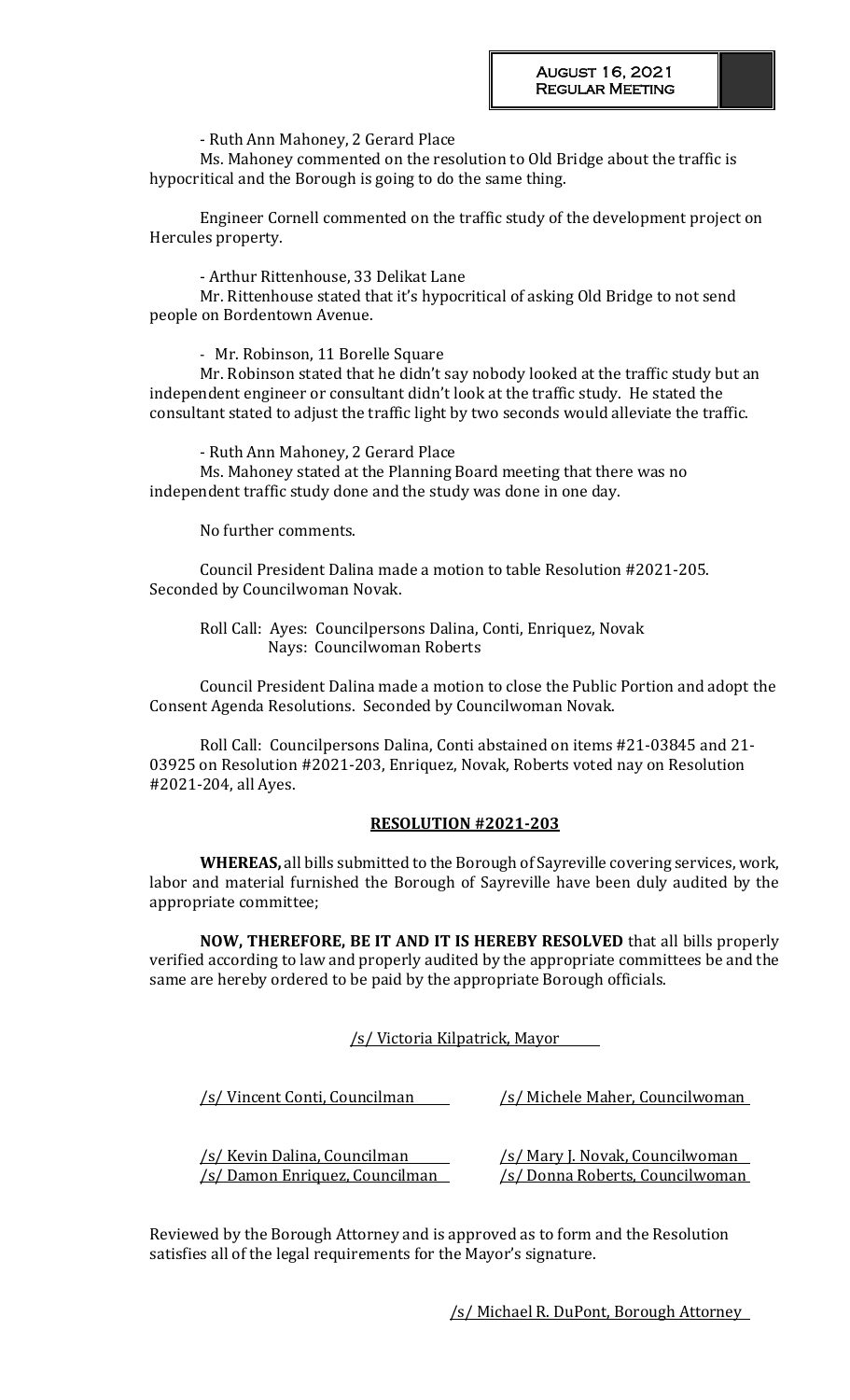## **Bill list of August 16, 2021 in the amount of \$3,807, 496.44 in a separate Bill List File for 2021 (See Appendix Bill List 2021-A for this date).**

### **RESOLUTION #2021-204**

## **A RESOLUTION OF THE BOROUGH OF SAYREVILLE IN THE COUNTY OF MIDDLESEX, STATE OF NEW JERSEY, MEMORALIZING THE EXECUTION OF AN AFFORDABLE HOUSING AGREEMENT BETWEEN THE BOROUGH OF SAYREVILLE AND K-LAND CORP.**

**WHEREAS,** the Borough of Sayreville and Kaplan Companies entered in an Agreement for the purpose of addressing compliance by Kaplan with it obligation to provide affordable housing as a component of Kaplan's inclusionary developments as per the Settlement Agreement executed between the parties on June 22, 2018; and

**WHEREAS,** the Governing Body was presented with an Agreement by Kaplan Companies which further established certain conditions pursuant to which units for very low, low and moderate income units would be provided; and

**THEREFORE, BE IT AND IT IS HEREBY RESOLVED,** that the Borough Administrator and K-Land Corporation Representative executed said Agreement on July 7, 2021.

> /s/ Kevin Dalina, Councilman (Planning & Zoning Committee)

Reviewed by the Borough Attorney and is approved as to form and the Resolution satisfies all of the legal requirements for the Mayor's signature.

/s/ Michael R. DuPont, Borough Attorney

**ATTEST: BOROUGH OF SAYREVILLE**

Municipal Clerk Mayor

/s/ Jessica Morelos, RMC /s/ Victoria Kilpatrick

## **TABLED**

## **RESOLUTION #2021-205**

## **RESOLUTION OF THE BOROUGH OF SAYREVILLE REGARDING THE JAKE BROWN ROAD REDEVELOPMENT PLAN**

**WHEREAS,** the Township of Old Bridge ("Old Bridge") is planning to redevelop the areas at the intersections of Jake Brown Road and US Highway 9 and Jake Brown Road and White Oak Lane (the "Redevelopment Plan") and

**WHEREAS,** the Borough of Sayreville (the "Borough") admires Old Bridge's plans for economic redevelopment that are detailed in the Redevelopment Plan, and wishes Old Bridge well in their efforts; and

**WHEREAS,** the current traffic pattern illustrated in the Redevelopment Plan empties traffic onto Bordentown Avenue; and

**WHEREAS,** Bordentown Avenue currently has significant capacity and safety issues; and

**WHEREAS,** traffic exiting onto Bordentown Avenue from such a large redevelopment area will only exacerbate these problems; and

**WHEREAS,** the Borough respectfully requests that the Redevelopment Plan be amended so that traffic is not emptied onto Bordentown Avenue.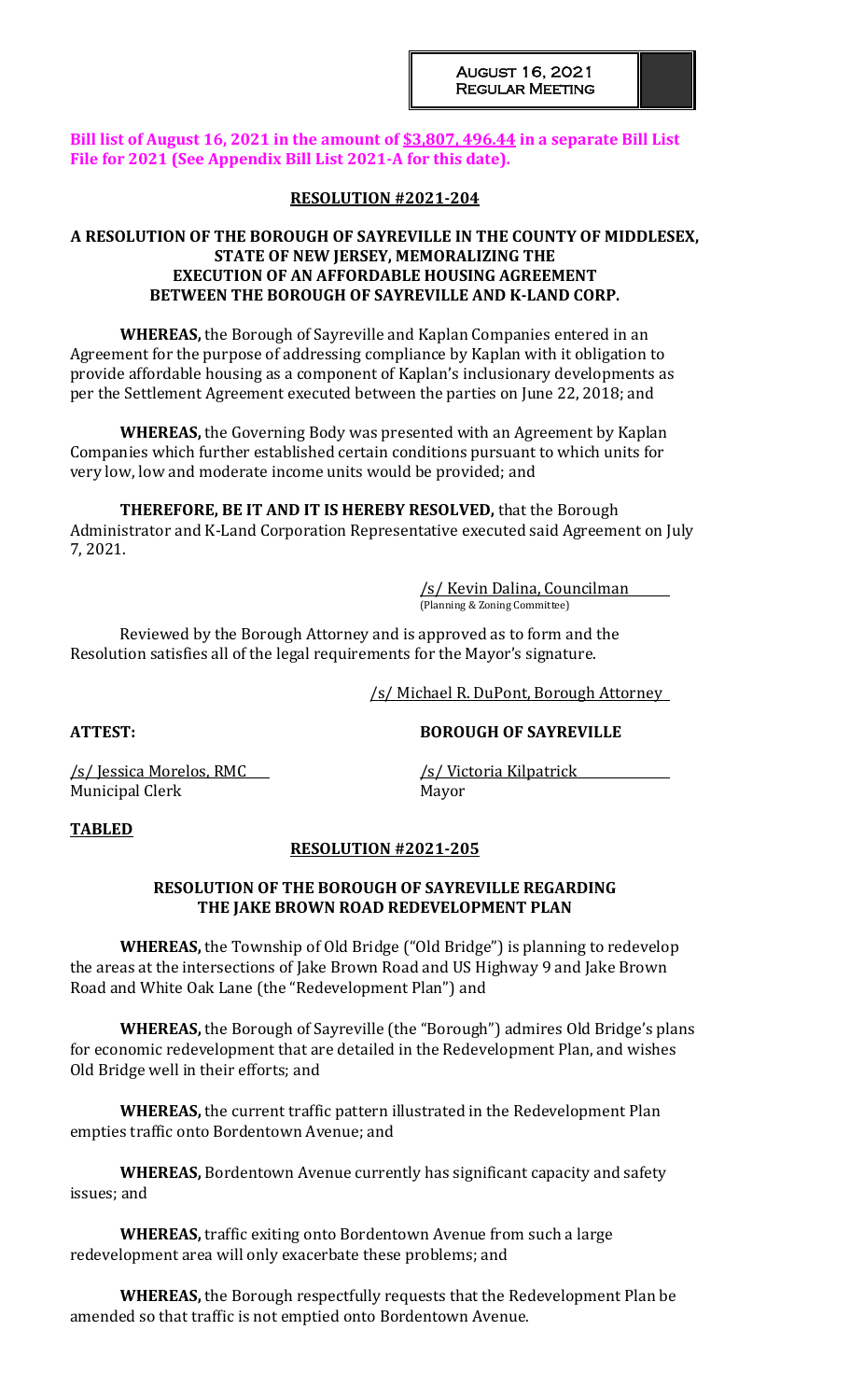**WHEREAS,** rather than having traffic exit onto Bordentown Avenue, the Borough requests that said traffic be routed onto Route 516 and Route 9 to ensure the safety and well-being of travelling motorists and manage roadway capacity on Bordentown Ave.; and

**NOW, THEREFORE, BE IT RESOLVED** by the Borough Council of the Borough of Sayreville, County of Middlesex, State of New Jersey, that the Borough Council hereby supports Old Bridge's efforts for economic redevelopment and respectfully requests that the traffic resulting from the aforementioned Redevelopment Plan not exit onto Bordentown Avenue.

**BE IT FURTHER RESOLVED** that copies of this Resolution will be sent to the Clerks of the Township of East Brunswick and the Borough of South River.

> /s/Kevin Dalina, Councilman (Planning & Zoning Committee)

Reviewed by the Borough Attorney and is approved as to form and the Resolution satisfies all of the legal requirements for the Mayor's signature.

/s/Michael R. DuPont, Borough Attorney

**ATTEST: BOROUGH OF SAYREVILLE**

/s/Jessica Morelos, RMC /s/Victoria Kilpatrick Municipal Clerk Mayor

## **RESOLUTION #2021-206**

**BE IT RESOLVED,** that the Mayor and Borough Clerk are hereby authorized

and directed to extend a Shared Services Agreement with the Township of

Woodbridge for the period of May 1, 2021 through April, April 30, 2022 for the

Opioid Overdose Recovery Program Services in accordance with the terms and

conditions set forth in the agreement.

/s/ Vincent Conti, Councilman (Public Safety Committee)

Reviewed by the Borough Attorney and is approved as to form and the Resolution satisfies all of the legal requirements for the Mayor's signature.

/s/ Michael R. DuPont, Borough Attorney

## **ATTEST: BOROUGH OF SAYREVILLE**

/s/ Jessica Morelos, RMC /s/ Victoria Kilpatrick Municipal Clerk Mayor

## **RESOLUTION #2021-207**

**BE IT AND IT IS HEREBY RESOLVED** that the Borough Officials are hereby

authorized to extend an Interlocal Services Agreement between the Borough of

Sayreville and the Middlesex County Improvement Authority covering the

continuation of Yard Waste Recycling and Marketing Services until August 31, 2024.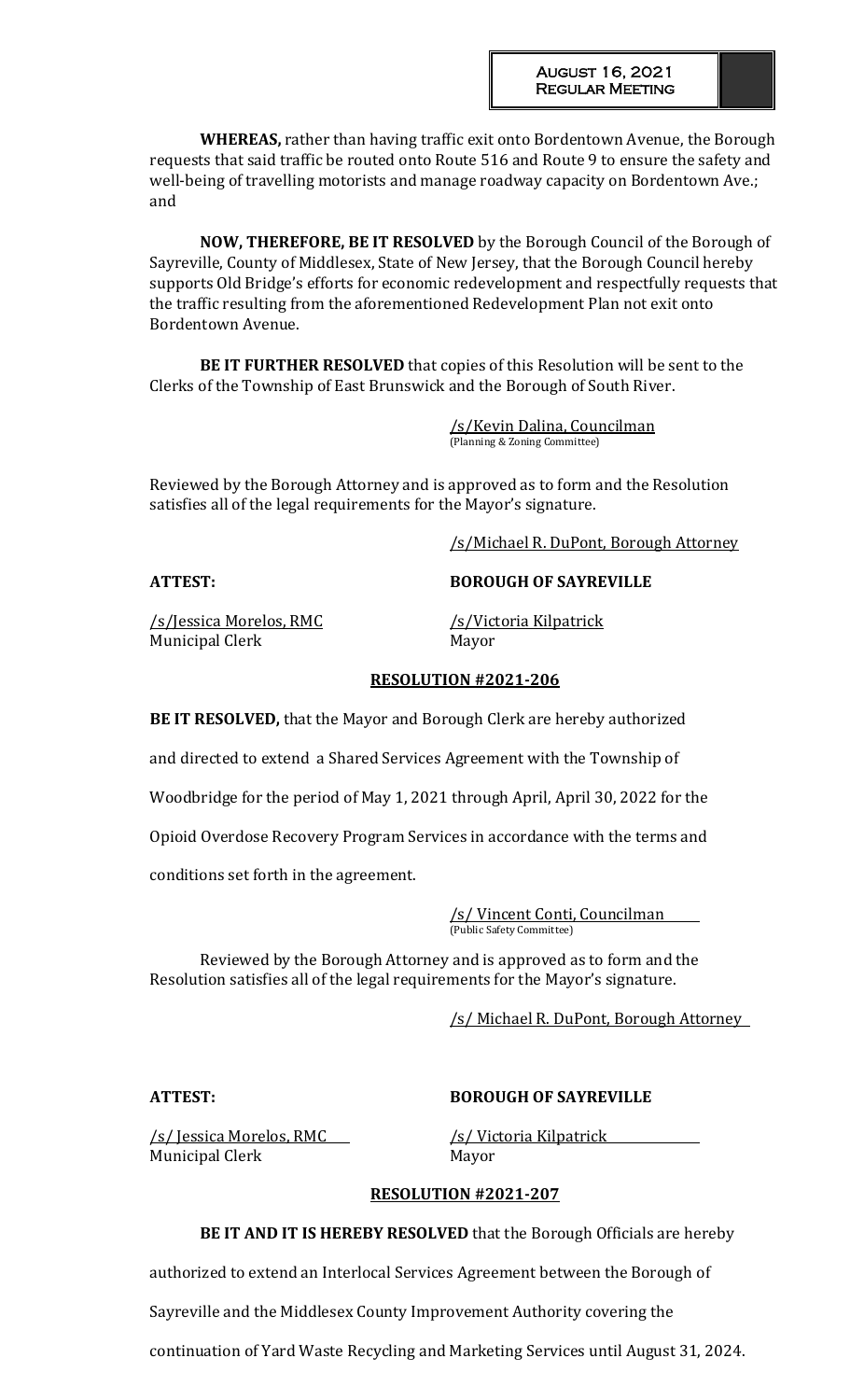/s/ Kevin Dalina, Councilman (Public Works Committee)

Reviewed by the Borough Attorney and is approved as to form and the Resolution satisfies all of the legal requirements for the Mayor's signature.

/s/ Michael R. DuPont, Borough Attorney

## **ATTEST: BOROUGH OF SAYREVILLE**

/s/ Jessica Morelos, RMC /s/ Victoria Kilpatrick Municipal Clerk Mayor

## **RESOLUTION #2021-208**

**BE IT AND IT IS HEREBY RESOLVED** that the proper Borough officials are hereby authorized to purchase automated refuse containers through the HGAC Buy Copperative Purchasing Program Contract #RC01-21 to Schafer Systems, Inc., 1021 Westlake Dr., Charlotte, NC 28273, at a total cost not to exceed \$90,000.00.

> /s/ Kevin Dalina, Councilman (Public Works Committee)

Reviewed by the Borough Attorney and is approved as to form and the Resolution satisfies all of the legal requirements for the Mayor's signature.

/s/ Michael R. DuPont, Borough Attorney

**ATTEST: BOROUGH OF SAYREVILLE**

/s/ Jessica Morelos, RMC /s/ Victoria Kilpatrick Municipal Clerk Mayor

## **RESOLUTION #2021-209**

**BE IT RESOLVED** that the proper officials are hereby authorized to execute Agreement and Application for permission to conduct Fireworks Display between Starfire Corpation, 682 Cole Road, Carrolltown, PA 15722, and the Borough of Sayreville, covering display to be held at Kennedy Park on October 2, 2021 (rain date October 3, 2021) at a cost not to exceed \$17,000.00, subject to Starfire Corporation providing the appropriate insurance coverage as required by the Borough and further subject to said insurance indemnifying the Borough with regard to liability caused by the fireworks including personal injury and or property damage.

> /s/ Damon Enriquez, Councilman (Recreation Committee Committee)

Reviewed by the Borough Attorney and is approved as to form and the Resolution satisfies all of the legal requirements for the Mayor's signature.

/s/ Michael R. DuPont, Borough Attorney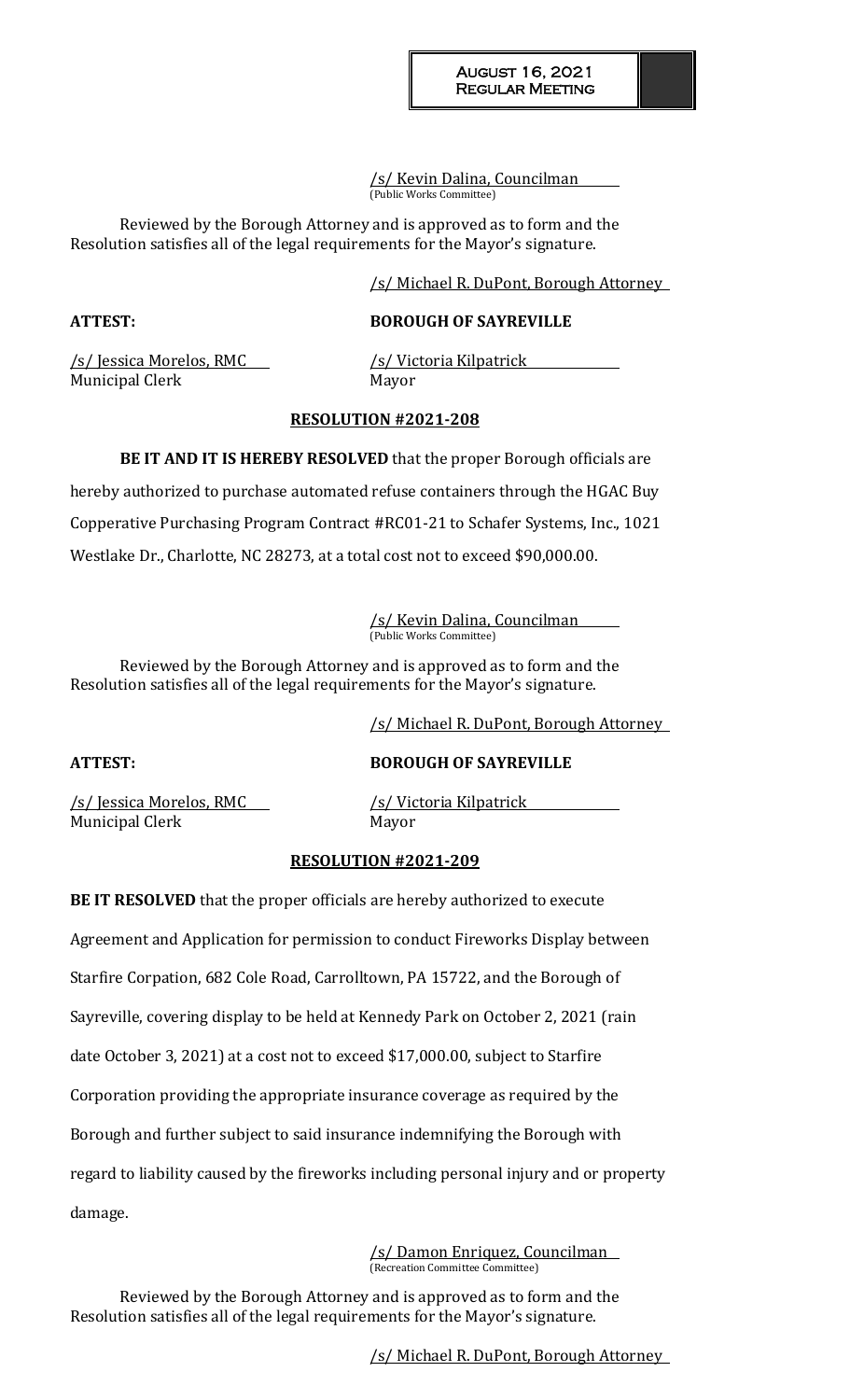### **ATTEST: BOROUGH OF SAYREVILLE**

Municipal Clerk Mayor

/s/ Jessica Morelos, RMC /s/ Victoria Kilpatrick

### **RESOLUTION #2021-210**

**WHEREAS,** on June 25, 2021 the Mayor and Council of the Borough of Sayreville, have received bids for various Water Department Chemicals, and

**WHEREAS,** Certification as to Availability of Funds is annexed hereto;

**NOW, THEREFORE, BE IT RESOLVED** by the Mayor and Council on this 16th day of August, 2021, that:

1. Contract for "Water Department Chemicals" be awarded to the following:

- Coyne Chemical Co. Sulfuric Acid
- Univar Solutions Sodium Bisulfite & Sodium Hydroxide
- PVS Technologies, Inc. Ferric Chloride
- Carmeuse Lime Hyrdated Lime

/s/ Mary J. Novak, Councilwoman (Water & Sewer Committee)

Reviewed by the Borough Attorney and is approved as to form and the Resolution satisfies all of the legal requirements for the Mayor's signature.

/s/ Michael R. DuPont, Borough Attorney

**ATTEST: BOROUGH OF SAYREVILLE**

/s/ Jessica Morelos, RMC /s/ Victoria Kilpatrick Municipal Clerk Mayor

#### **RESOLUTION #2021-211**

**BE IT RESOLVED** that the proper Borough officials are hereby authorized to

purchase through ESCNJ Contract #19/20-27, Water Meters and Related Equipment

for the Borough of Sayreville from Core & Main, 61 Gross Avenue, Edison, NJ 08837

at a total cost not to exceed \$200,000.00.

/s/ Mary J. Novak, Councilwoman (Water & Sewer Committee)

Reviewed by the Borough Attorney and is approved as to form and the Resolution satisfies all of the legal requirements for the Mayor's signature.

/s/ Michael R. DuPont, Borough Attorney

/s/ Jessica Morelos, RMC /s/ Victoria Kilpatrick Municipal Clerk Mayor

### **ATTEST: BOROUGH OF SAYREVILLE**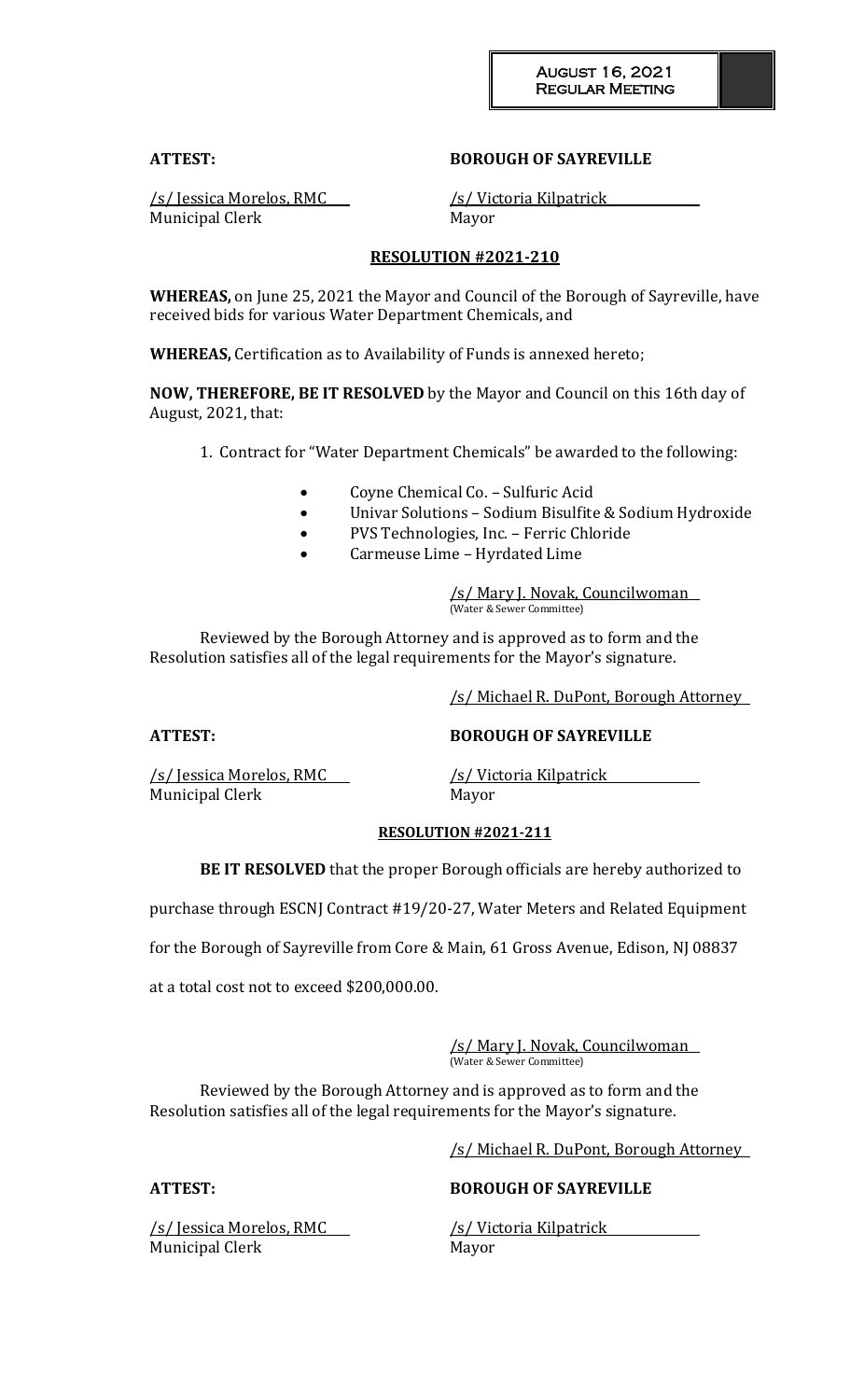## **RESOLUTION #2021-212**

**WHEREAS,** N.J.S.A. 40A:4-87 provides that the director of the Division of Local Finance may approve the insertion of any special item of revenue in the budget of any county or municipality when such items shall have been made available by law and the amount thereof was not determined at the time of the adoption of the budget; and

**WHEREAS**, said Director may also approve the insertion of an item of appropriation of equal amount:

### **SECTION 1.**

**NOW THEREFORE, BE IT RESOLVED** that the Mayor and Council of the Borough of Sayreville hereby requests the Director of the Division of Local Finance to approve the insertion of the following items of revenue in the budget of the year 2021 in the sums contained in **Section 2** which items are now available as a revenue from the following sources:

#### **SECTION 2.**

- 2021 Municipal Recycling Enhancement Grant in the amount of \$4,090.00.

## **SECTION 3. BE IT FURTHER RESOLVED** that this resolution shall take effect immediately.

/s/ Donna Roberts, Councilwoman (Admin. & Finance Committee)

Reviewed by the Borough Attorney and is approved as to form and the Resolution satisfies all of the legal requirements for the Mayor's signature.

/s/ Michael R. DuPont, Borough Attorney

## **ATTEST: BOROUGH OF SAYREVILLE**

/s/ Jessica Morelos, RMC /s/ Victoria Kilpatrick Municipal Clerk Mayor

#### **RESOLUTION #2021-213**

**WHEREAS,** N.J.S.A. 40A:4-87 provides that the director of the Division of Local Finance may approve the insertion of any special item of revenue in the budget of any county or municipality when such items shall have been made available by law and the amount thereof was not determined at the time of the adoption of the budget; and

**WHEREAS**, said Director may also approve the insertion of an item of appropriation of equal amount:

### **SECTION 1.**

**NOW THEREFORE, BE IT RESOLVED** that the Mayor and Council of the Borough of Sayreville hereby requests the Director of the Division of Local Finance to approve the insertion of the following items of revenue in the budget of the year 2021 in the sums contained in **Section 2** which items are now available as a revenue from the following sources:

## **SECTION 2.**

- 2021 Sustainable Jersey Grant in the amount of \$10,000.00.

**SECTION 3. BE IT FURTHER RESOLVED** that this resolution shall take effect immediately.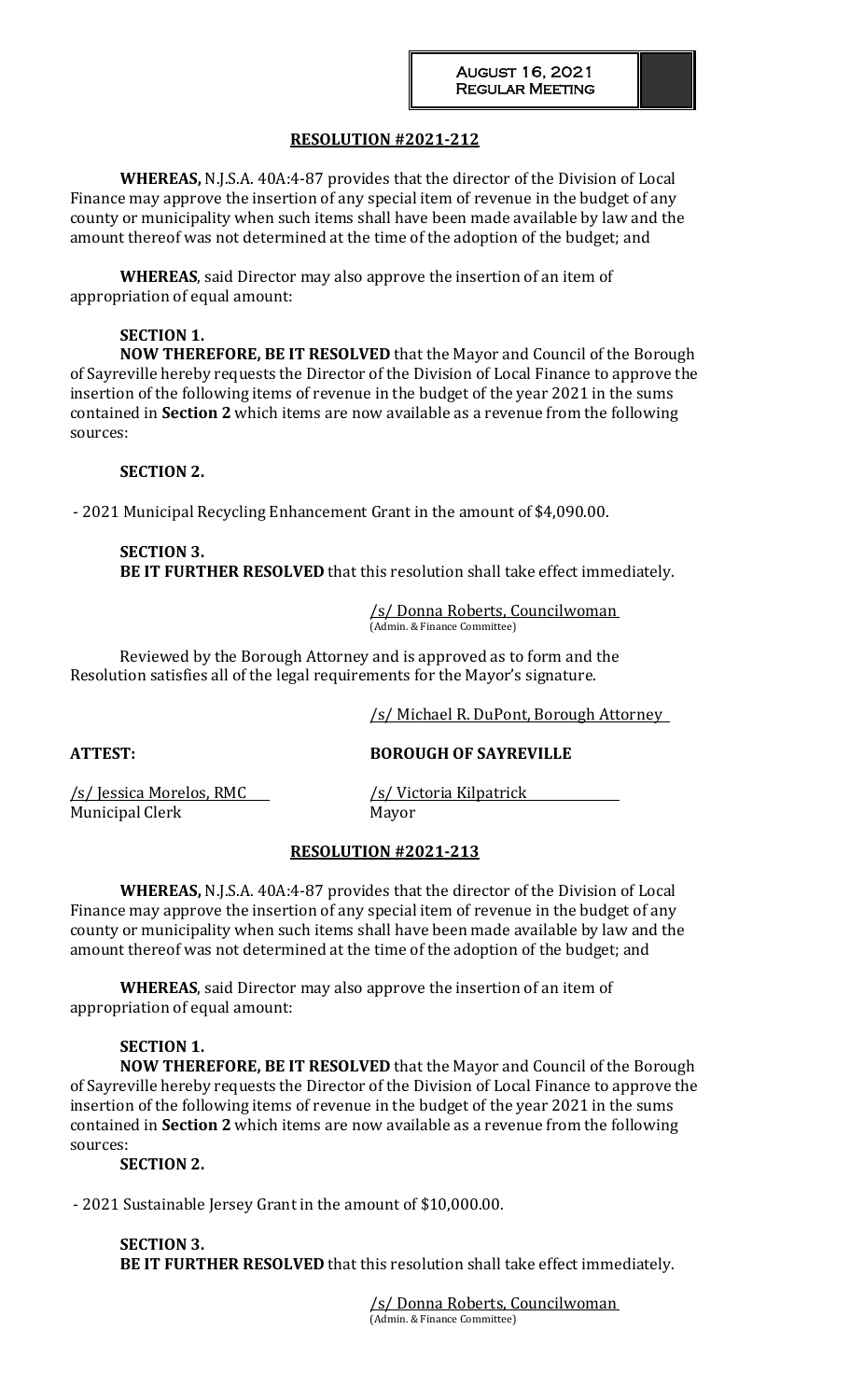#### August 16, 2021 Regular Meeting

Reviewed by the Borough Attorney and is approved as to form and the Resolution satisfies all of the legal requirements for the Mayor's signature.

/s/ Michael R. DuPont, Borough Attorney

## **ATTEST: BOROUGH OF SAYREVILLE**

/s/ Jessica Morelos, RMC /s/ Victoria Kilpatrick Municipal Clerk Mayor

## **RESOLUTION #2021-214**

**WHEREAS,** N.J.S.A. 40A:4-87 provides that the director of the Division of Local Finance may approve the insertion of any special item of revenue in the budget of any county or municipality when such items shall have been made available by law and the amount thereof was not determined at the time of the adoption of the budget; and

**WHEREAS**, said Director may also approve the insertion of an item of appropriation of equal amount:

## **SECTION 1.**

**NOW THEREFORE, BE IT RESOLVED** that the Mayor and Council of the Borough of Sayreville hereby requests the Director of the Division of Local Finance to approve the insertion of the following items of revenue in the budget of the year 2021 in the sums contained in **Section 2** which items are now available as a revenue from the following sources:

#### **SECTION 2.**

- 2021 Distracted Driving Crackdown, U Drive U Text U Pay Grant in the amount of \$9,000.00.

**SECTION 3. BE IT FURTHER RESOLVED** that this resolution shall take effect immediately.

> /s/ Donna Roberts, Councilwoman (Admin. & Finance Committee)

Reviewed by the Borough Attorney and is approved as to form and the Resolution satisfies all of the legal requirements for the Mayor's signature.

/s/ Michael R. DuPont, Borough Attorney

/s/ Jessica Morelos, RMC /s/ Victoria Kilpatrick Municipal Clerk Mayor

**ATTEST: BOROUGH OF SAYREVILLE**

### **RESOLUTION 2021-215**

**WHEREAS,** Borough Engineer David J. Samuel has recommended that certain increases and decreases be included in the following described project as will more fully appear by Closeout Contract Change Order No. 1:

> • Project: Remedial Excavation of Regulated Soil at the Former First Aid Building Contractor: The Ambient Group, LLC 222 Thies Road Sewell, NJ 08080 Net Decrease: \$18,440.50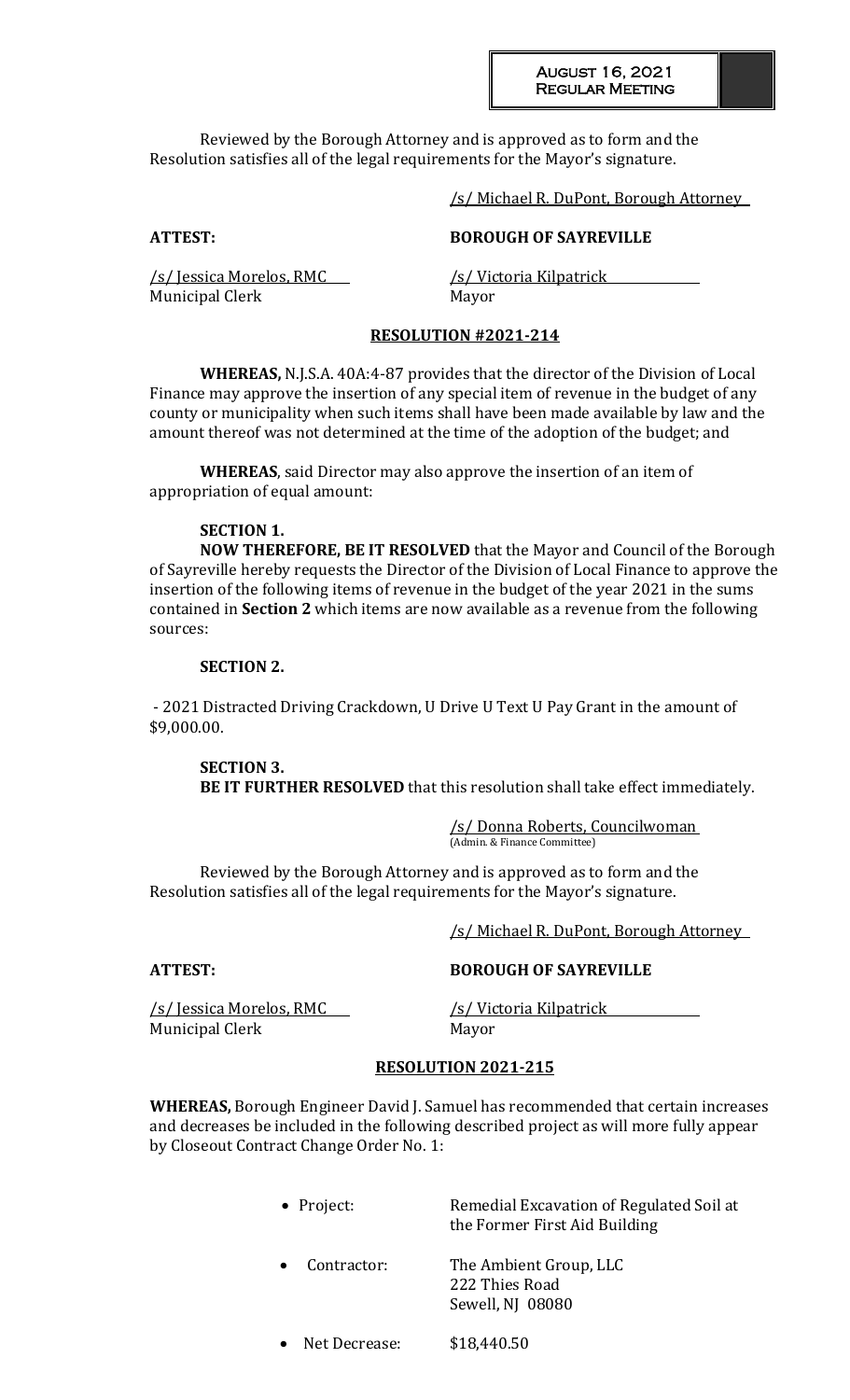• Reason: Adjustment of original contract to reflect actual quantities installed and work performed.

## **NOW, THEREFORE, BE IT AND IT IS HEREBY RESOLVED:**

1. That the recommendation and approval of said Borough Engineer referred to above and in said Change Order be and the same is hereby accepted and approved:

2. That the Governing Body determines that said charges are proper and essential and that same be paid upon the submission of properly approved borough voucher.

> /s/ Kevin Dalina, Councilman (Public Works Committee)

Reviewed by the Borough Attorney and is approved as to form and the Resolution satisfies all of the legal requirements for the Mayor's signature.

/s/ Michael R. DuPont, Borough Attorney

**ATTEST: BOROUGH OF SAYREVILLE**

/s/ Jessica Morelos, RMC /s/ Victoria Kilpatrick Municipal Clerk Mayor

## **RESOLUTION #2021-216**

### **ACCEPTING FINAL WORK AND AUTHORIZING FINAL PAYMENT UPON EXPIRATION OF STATUTORY PERIOD**

**WHEREAS,** the following named contractor has completed the following work as indicated on the project hereafter referred to, which work is apparently in accordance with the plans, specifications and contract documents:

- Project: Remedial Excavation of Regulated Soil at the Former First Aid Building
- Contractor: The Ambient Group, LLC 222 Thies Road Sewell, NJ 08080
- Balance Due \$1,979.19

**WHEREAS,** the Borough Engineer has fully issued a certificate certifying to the completion of the work and recommending payment in accordance with the terms thereof; and

**WHEREAS,** the Standing Committee of the Governing Body under whose jurisdiction this work falls has likewise inspected said work and has determined that it has been completed in apparent conformity with the plans and specifications; and

**WHEREAS,** the Statutes of New Jersey pertaining to the enforcement of mechanic's and materialmen's liens on municipal projects provide that notice thereof may be filed at any time within 45 days of the final acceptance of said work;

## **NOW, THERFORE, BE IT AND IT IS HEREBY RESOLVED:**

1. That the project described in the preamble hereof is hereby accepted and approved with the proviso that such action is not to be construed as a waiver of any violation of the terms of said plans, specifications and contract documents if such violation should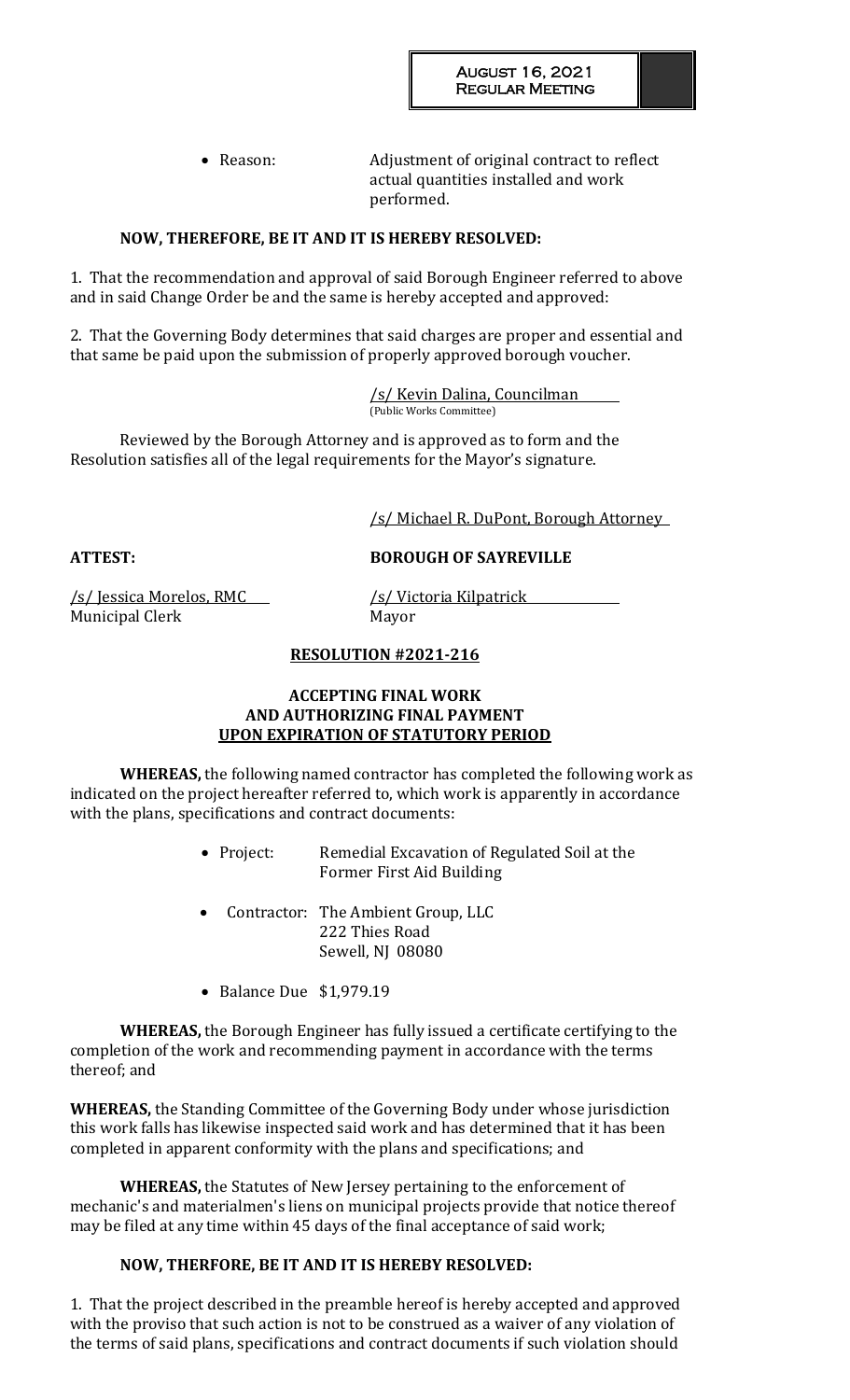later appear.

2. That the Borough Clerk is authorized to insert a brief notice in a daily newspaper circulating in Middlesex County once a week for two consecutive weeks giving public notice of the final acceptance of said work so that any potential lien claimants may have notice thereof.

3. That upon expiration of the 45 days from the date hereof, the proper municipal officials be and they are hereby authorized and directed to execute and deliver a check to the said contractor covering the amount due him, less any retained percentage authorized by the contract documents.

4. That should the contract under which this work has been done provide for the release of any retained percentage upon the filing of a maintenance bond, that said percentage shall be paid said contractor upon the filing of a one-year 15% Maintenance Bond in the amount of \$14,843.93 and the approval of same as to form and sufficiency by the Borough Attorney.

> /s/ Kevin Dalina, Councilman (Public Works Committee)

Reviewed by the Borough Attorney and is approved as to form and the Resolution satisfies all of the legal requirements for the Mayor's signature.

/s/ Michael R. DuPont, Borough Attorney

**ATTEST: BOROUGH OF SAYREVILLE**

/s/ Jessica Morelos, RMC /s/ Victoria Kilpatrick Municipal Clerk Mayor

## **RESOLUTION #2021-217**

**WHEREAS,** on August 10, 2021, the Mayor and Council of the Borough of Sayreville received bids for the "2020 Roadway Paving and Reconstruction Project – Phase II (Improvements to Sophie Street, Midnight Street and Vernon Street)"; and

**WHEREAS,** Certification as to Availability of Funds is annexed hereto;

**NOW, THEREFORE, BE IT RESOLVED** by the Mayor and Council on this

16th day of August, 2021 that:

1. Contract for the "2020 Roadway Paving and Reconstruction Project – Phase II (Improvements to Sophie Street, Midnight Street and Vernon Street)" be awarded to MECO, Inc., P.O. Box 536, Clarksburg, NJ 08510 for a total of \$1,253,178.50 as appears on their bid documents and attached hereto and made a part hereof, subject to the waiver of minor irregularities.

**WHEREAS,** the Mayor and Council of the Borough of Sayreville require the services of an Hearing Officer in connection with local hearings in the Borough of Sayreville; and

> /s/ Kevin Dalina, Councilman (Public Works Committee)

Reviewed by the Borough Attorney and is approved as to form and the Resolution satisfies all of the legal requirements for the Mayor's signature.

/s/ Michael R. DuPont, Borough Attorney

### **ATTEST: BOROUGH OF SAYREVILLE**

/s/ Jessica Morelos, RMC /s/ Victoria Kilpatrick Municipal Clerk Mayor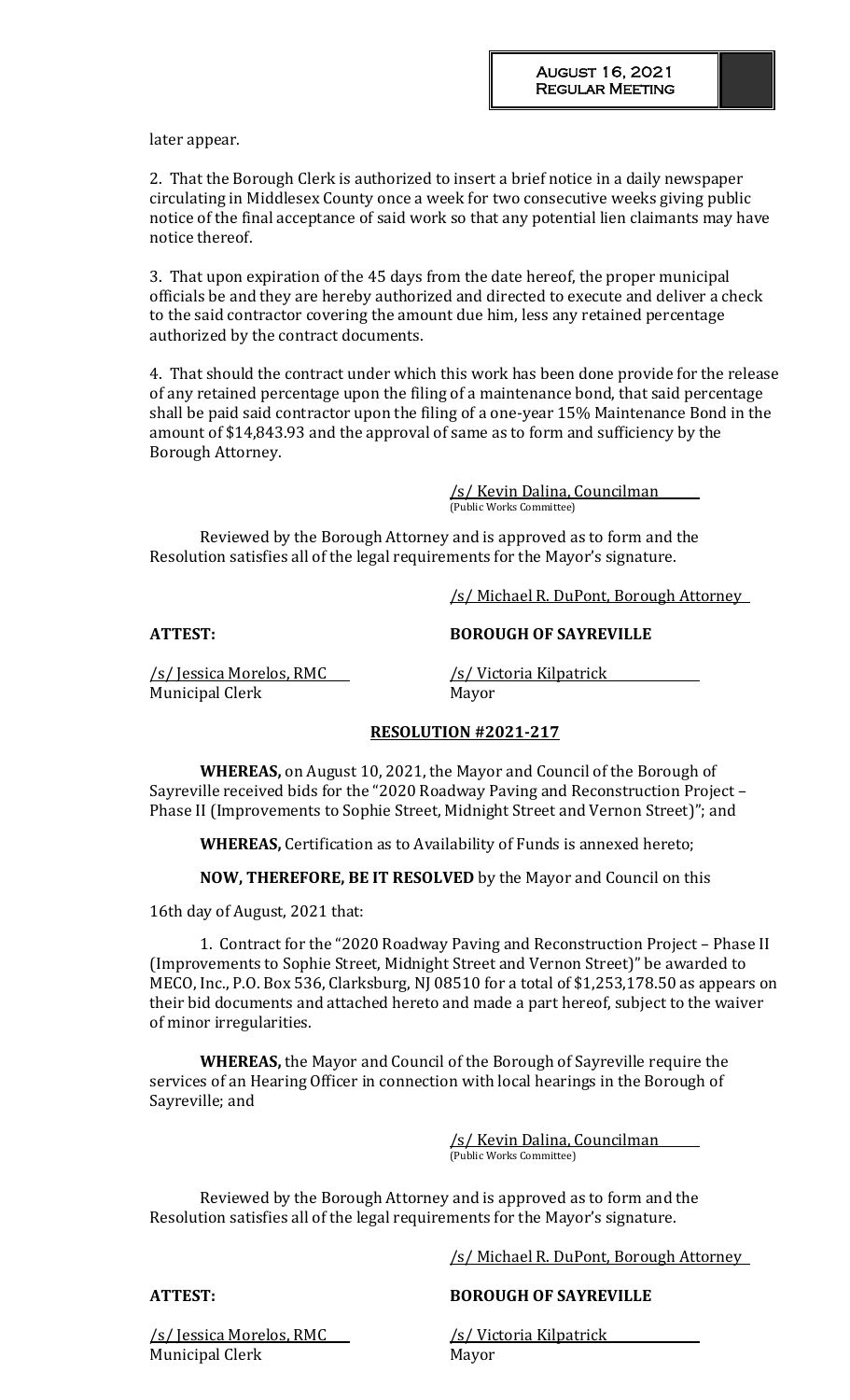#### **RESOLUTION #2021-218**

**WHEREAS,** Ikon at Route 35 Corporation is the holder of Plenary Retail Consumption License #1219-33-001-013 in the Borough of Sayreville; and

**WHEREAS,** the licensee did file a verified petition requesting authorization for the Borough of Sayreville to consider its renewal application for the 2021-2022 license term; and

**WHEREAS,** on July 13, 2021, James B. Graziano, Director of the State Division of Alcoholic Beverage Control, did make a Special Ruling to permit the filing of a renewal application of an inactive license, pursuant to N.J.S.A. 33:1-12.39, Agency Docket No. 07- 21-526 for a *two-year period*, covering the *2021-2022 and 2022-2023 license terms*; and

**WHEREAS,** the said Special Ruling of the Director does authorize the Mayor and Borough Council to consider the application for renewal of the subject license for the 2021-2022 license term and to grant or deny said application in the reasonable exercise of its discretion;

**WHEREAS***,* said applicant has complied with the necessary requirements including payment of fees, etc.

**NOW, THEREFORE, BE IT AND IT IS HEREBY RESOLVED** that the Mayor and Borough Council do hereby grant the renewal of Plenary Retail Consumption License No. 1219-33-001-013 to the licensee for the 2021-2022 license term, pursuant to special conditions as contained in the Special Ruling issued by the Director of the State Division of Alcoholic Beverage Control issued on July 13, 2021 and is also subject to the following conditions that remain as part of the license:

1. Licensee shall continue to implement and provide valet parking for its patrons on all nights of operation. The Chief of Police may grant a waiver, on occasion, of the requirement that valet parking be provided if the Licensee demonstrates, to the reasonable satisfaction of the Chief of Police, that Licensee's level of occupancy on such specific occasion is anticipated to be significantly less than the legal occupancy so as to satisfy the Chief that valet parking will not be necessary on such specific occasion. The granting of any such waiver on one occasion shall not entitle Licensee to such a waiver on any other occasion.

2. The above-described valet parking requirement shall remain in effect unless and until a recommendation for other appropriate traffic control procedures, developed by a licensed traffic or civil engineer or consultant at

Licensee's expense, is received and approved by the Mayor and Council as a substitute measure.

3. Licensee shall institute a policy and instruct its parking lot attendants and employees to abide by a policy that requires that, when the parking facilities used by the Licensed Premises are at full capacity, any additional cars seeking to enter the parking lots shall be "waved off" by parking lot attendants in order to insure that traffic jams do not occur but that such traffic continues to move through and out of the area of the Licensed Premises when there are no legal spaces available in the Licensed Premises parking lots to accommodate additional cars.

4. Licensee shall strictly enforce a policy that patrons who have been admitted to enter the Licensed Premises who subsequently exit the Licensed Premises will not be permitted to re-enter the Licensed Premises on the same day/evening. This measure is intended to address the Mayor and Council's previous finding that drug activity was noted on the Licensed Premises and in recognition of the fact that a practice of allowing patrons to exit and then re-enter the Licensed Premises facilitates drug activities by providing an opportunity for such persons to retrieve contraband from their vehicles for use and/or distribution inside and adjacent to the Licensed Premises. Additionally, this measure is intended to alleviate the problem of patrons loitering in and around the parking lot during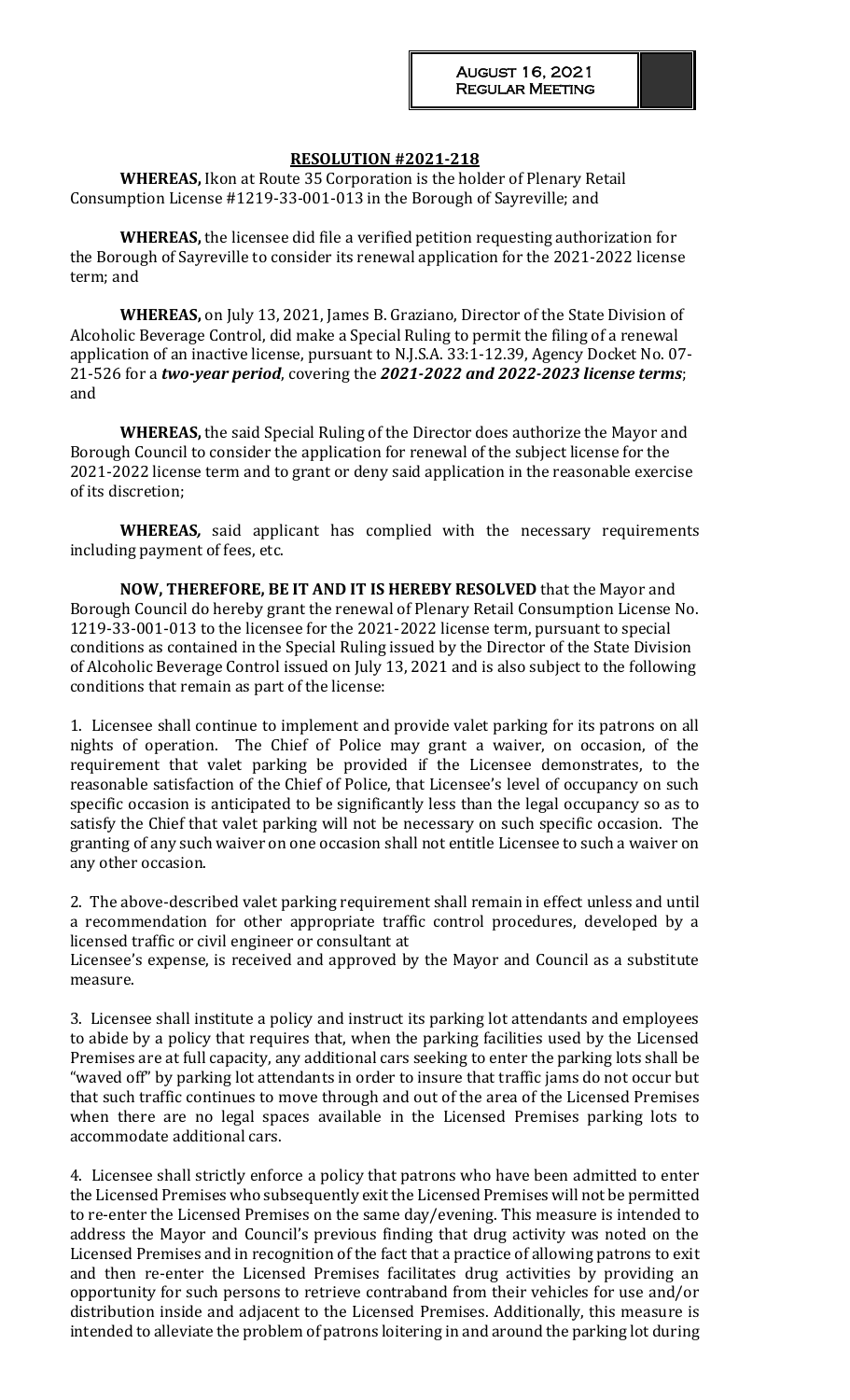Licensee's operating hours and engaging in illegal, disorderly or nuisance causing behaviors.

5. Licensee's security staff shall be required to obtain photo identification cards, prepared by the Sayreville Police Department, that must be kept on their persons at all times while employed at or located on Licensee's property. This measure is intended to alleviate difficulties encountered by police investigating complaints on the premises, in which members of the security staff are identified as either potential witnesses or suspects and is also designed in response to the findings of a previous ABC investigation in which it was discovered that some of the employees found on-site during the investigation were not properly entered in Licensee's employee records.

6. Licensee shall provide proper trash receptacles in the parking lot and shall cause Licensee's parking lots and outside premises, as well as all residential areas within a five hundred (500) foot radius of the Licensed Premises, to be cleaned of all litter, trash and other discarded items. Such cleaning shall be accomplished by ten o'clock in the morning (10:00 a.m.) each day following the hours of operation of the Licensed Premises such that the above-described areas shall be free from all such litter, trash and other discarded items as may be generated by and/or associated with Licensee's operation. To the extent that residents within such five hundred (500) foot radius consent to permit access to private property for the purposes of such cleaning on private property, Licensee shall cause such private property to be cleaned of all litter, trash and other discarded items, at Licensee's sole cost. This measure is designed to alleviate any problem associated with the accumulation of empty beverage containers, cans, bottles and other debris that results from the operation of the Licensed Premises.

7. Licensee shall install "zero tolerance" signs inside the Licensed Premises, at or adjacent to the entry to the premises, containing language indicating that patrons will be prosecuted to the fullest extent of the law for any possession, sale or distribution of any drug, controlled substance or drug paraphernalia. This measure is designed to discourage drug activity occurring at or on the Licensed Premises.

8. Licensee shall install soundproofing equipment and/or take any other necessary steps to limit the escape of sound and vibration from the Licensed Premises, sufficient to ensure that no audible sound is transmitted beyond the property line of the Licensed Premises. This measure is designed to alleviate concerns regarding noise levels as recounted from complaints received by members of the Council pertaining to the Licensed Premises.

9. Licensee shall cease all sales of alcohol at 1:30 a.m. and shall cease the playing of all music at 1:45 a.m. This measure is designed to facilitate the prompt and orderly exiting of patrons at or before the time of closing and to prevent large groups of patrons from exiting the Licensed Premises at the same time, resulting in loitering around the Licensed Premises and in the street, blocking traffic and inhibiting the dispersal of other patrons from the Licensed Premises and from the area.

10. Licensee shall institute a policy that on nights where patrons aged eighteen (18) through twenty (20) may be admitted to the premises along with patrons aged twentyone (21) and over, such patrons over the age of twenty-one (21) shall be required to wear secure wristbands of a color differentiated from any wristbands required to be worn by patrons under the age of twenty-one (21). All such wristbands shall be incapable of being re-attached once removed, in order to prevent violations of laws prohibiting sales of alcohol to persons under twenty-one (21). This measure is designed to prevent violations of drinking age laws, as noted by the Council in previous findings of fact related to a prior disciplinary action.

11. Licensee shall securely stow all alcoholic beverages and shall not serve any alcohol whatsoever on those occasions that Licensee provides access to teenagers under the legal drinking age at events commonly referred to as "Teen Nights". During such events, all alcoholic beverages shall be removed from the bar areas and secured. This measure is designed to prevent violations of drinking age laws as noted by the Council in previous findings related to a prior disciplinary action.

12. Licensee shall require all security staff, except for undercover security staff employed by Licensee, to wear clothing or uniforms which are highly visible and well marked on the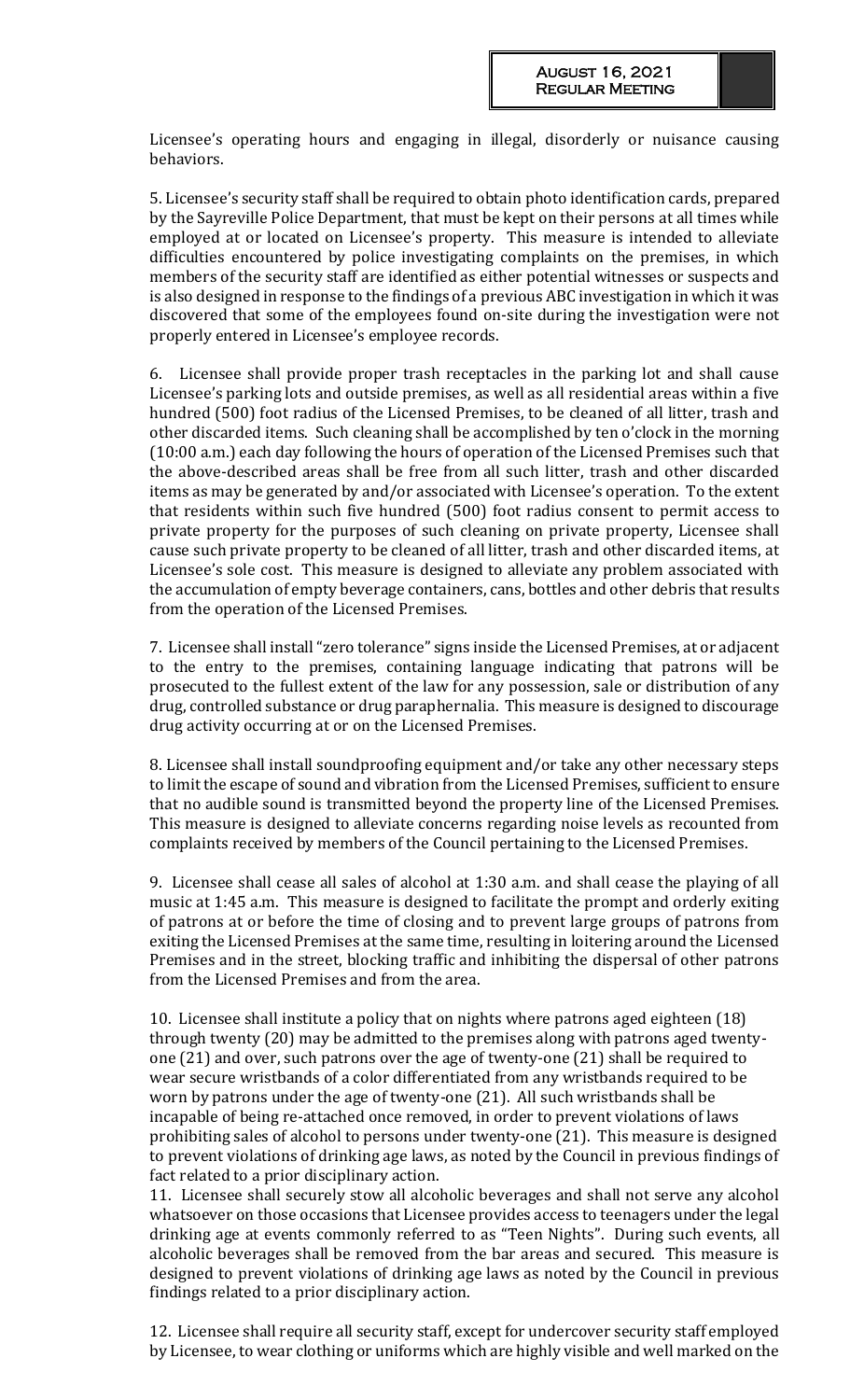front and rear. This shall include orange shirts with black block letters stating "SECURITY". This measure is designed to ensure that security staffers constitute a visible, identifiable and adequate security presence to discourage unlawful, disorderly, or hazardous activities within the Licensed Premises and in the parking lot to further assist police in identifying security personnel when patrolling or responding to complaints or calls.

13. Licensee shall institute a policy of providing security staff in a ratio of one (1) security employee for each fifty (50) patrons, and that such security personnel be stationed in the parking lot area of the premises at all times during the hours of operation to control and supervise the parking lot area, not only with regard to parking, but with regard to the conduct and behavior of the patrons while on the Licensed Premises. Parking attendants and valet parking staff shall not count as "security staff" in calculating the proper ratio of security staff to patrons. The ratio of one (1) security employee for every fifty (50) patrons is only for those security personnel who are being identified and/or are in uniform. Any undercover personnel that Licensee wishes to employ are in addition to the one per fifty patron security ratio. This measure is designed to ensure that the security staff employed by Licensee is sufficient to handle the numbers of patrons in attendance on a given night so as to constitute a visible, identifiable and adequate security presence, to discourage unlawful, disorderly, or hazardous activities within the Licensed Premises and in the parking lot.

14. On promotional evenings, when a large crowd is expected, Licensee will coordinate with the police.

15. Licensee shall strictly enforce a policy to bar admittance to any patron who is not wearing a non-removable wristband, that has been provided to such patron by Licensee's valet parking attendant or parking supervisor, as evidence that the vehicle in which such patron arrived at the Licensed Premises has been parked in Licensee's parking lot. The only exception to this policy shall be for those patrons who demonstrate to Licensee before admittance that they hold a valid New Jersey motor vehicle license indicating that they reside within five hundred (500) feet of the Licensed Premises and have not arrived at the Licensed Premises in a motor vehicle. This condition is intended to restrict admittance to the Licensed Premises to only those patrons whose vehicles, as a driver or occupant thereof, are lawfully parked in Licensee's parking lot, in order to address issues raised by an Objector and her witnesses regarding illegal parking, property trespass, loitering and related nuisances.

16. Licensee shall institute a policy requiring its security staff to immediately report to the Sayreville Police Department any violations of Title 39 observed by such staff in and around the Licensed Premises, and to provide the Borough clerk, on a monthly basis, with a list of all such reports made by Licensee's security staff to police within the prior month.

17. On a weekly basis, Licensee will deliver in person, mail, or fax a copy of the E-141-A list, commonly known as the employee list, to the Police Department. DJs, dancers, and other entertainers are to be included as employees, as per ABC rules.

18. Licensee shall provide a list of entertainers who are booked prior to the scheduled date. The information shall be delivered to the Sayreville Police Department at the time a contract is executed and signed and the information shall be delivered to the Sayreville Police Department as to the name of the outside entertainer employees.

**BE IT FURTHER RESOLVED THAT** this Resolution shall take effect immediately and/or as required by law.

> /s/ Donna Roberts, Councilwoman (Admin. & Finance Committee)

Reviewed by the Borough Attorney and is approved as to form and the Resolution satisfies all of the legal requirements for the Mayor's signature.

/s/ Michael R. DuPont, Borough Attorney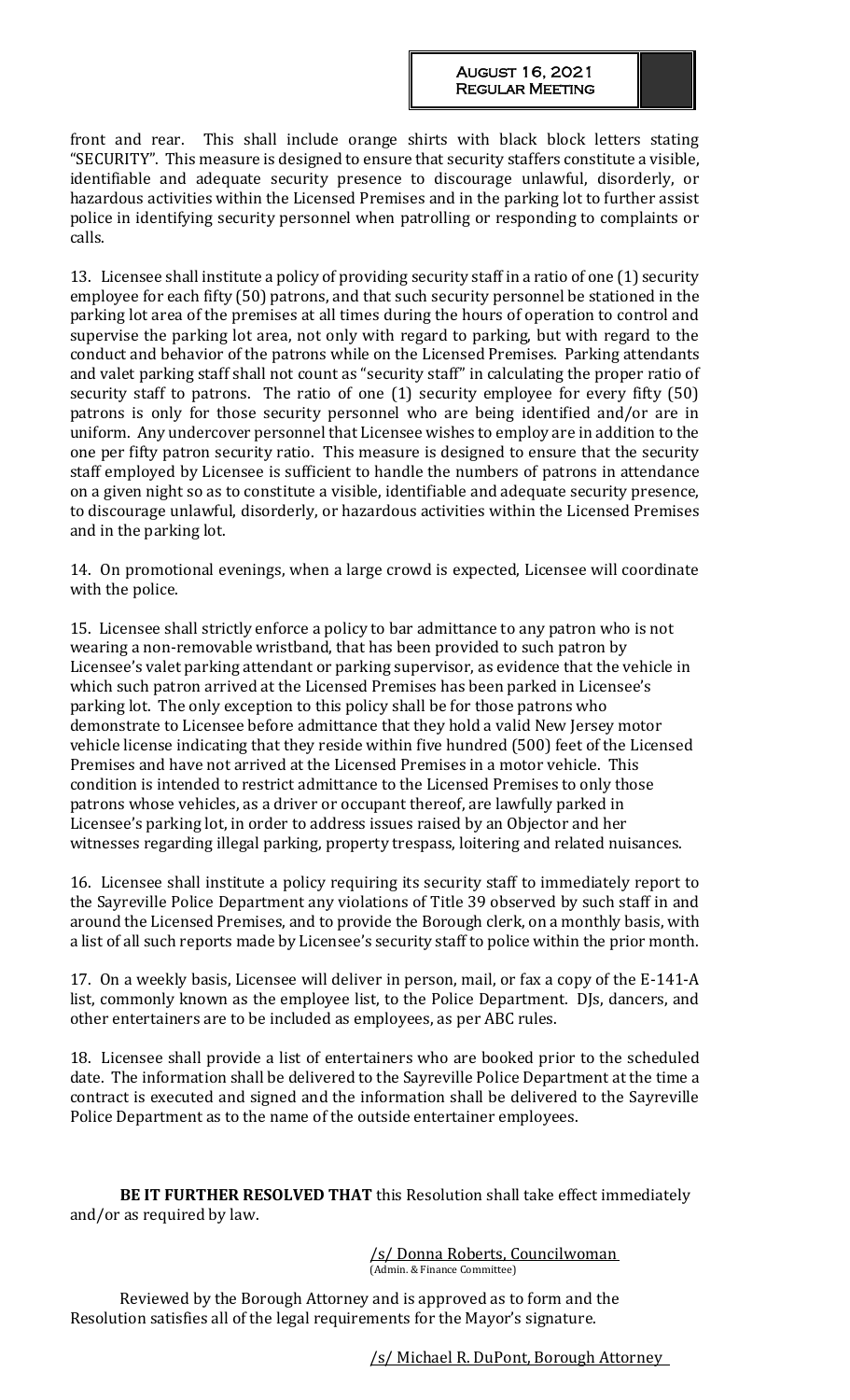#### **ATTEST: BOROUGH OF SAYREVILLE**

Municipal Clerk Mayor

/s/ Jessica Morelos, RMC /s/ Victoria Kilpatrick

#### **RESOLUTION #2021-219**

**WHEREAS,** Shiv Akshar, LLC is the holder of Plenary Retail Consumption License #1219-33-031-006 in the Borough of Sayreville; and

**WHEREAS,** the licensee did file a verified petition requesting authorization for the Borough of Sayreville to consider its renewal application for the 2021-2022 license term and another verified petition requesting authorization for the 2021-2022 and 2022-2023 license terms; and

**WHEREAS,** on July 12, 2021 James B. Graziano, Director of the State Division of Alcoholic Beverage Control, did make a Special Ruling to permit the filing of a renewal application of an inactive license, pursuant to N.J.S.A. 33:1-12.39, Agency Docket No. 06- 21-487 covering the *2021-2022 and 2022-2023 license term*; and

**WHEREAS,** the said Special Rulings of the Director does authorize the Mayor and Borough Council to consider the application for renewal of the subject license for the **2021-2022 and 2022-2023 license terms** and to grant or deny said application in the reasonable exercise of its discretion;

**NOW, THEREFORE, BE IT AND IT IS HEREBY RESOLVED** that the Mayor and Borough Council do hereby grant the renewal of Plenary Retail Consumption License No. 1219-33-031-006 to the licensee for the **2021-2022 license terms**, pursuant to special conditions as contained in the Special Ruling issued by the said Directors of the State Division of Alcoholic Beverage Control issued on the dates noted above.

**BE IT FURTHER RESOLVED THAT** this Resolution shall take effect immediately and/or as required by law.

> /s/ Donna Roberts, Councilwoman (Admin. & Finance Committee)

Reviewed by the Borough Attorney and is approved as to form and the Resolution satisfies all of the legal requirements for the Mayor's signature.

/s/ Michael R. DuPont, Borough Attorney

### **ATTEST: BOROUGH OF SAYREVILLE**

/s/ Jessica Morelos, RMC /s/ Victoria Kilpatrick Municipal Clerk Mayor

### **READ IN FULL**

#### **RESOLUTION #2021-220**

**WHEREAS,** the Mayor and Council of the Borough of Sayreville require the services of an Hearing Officer in connection with local hearings in the Borough of Sayreville; and

**WHEREAS,** the Laws of New Jersey provide for such services and

**WHEREAS,** the Local Public Contracts Law (N.J.S.A. 40A11-5(1)(a) requires that a resolution authorizing such services without competitive bids must be publicly advertised.

**NOW, THEREFORE, BE IT AND IT IS HEREBY RESOLVED** that the Mayor and Council of the Borough of Sayreville hereby appoint Brian Kronick to act as Hearing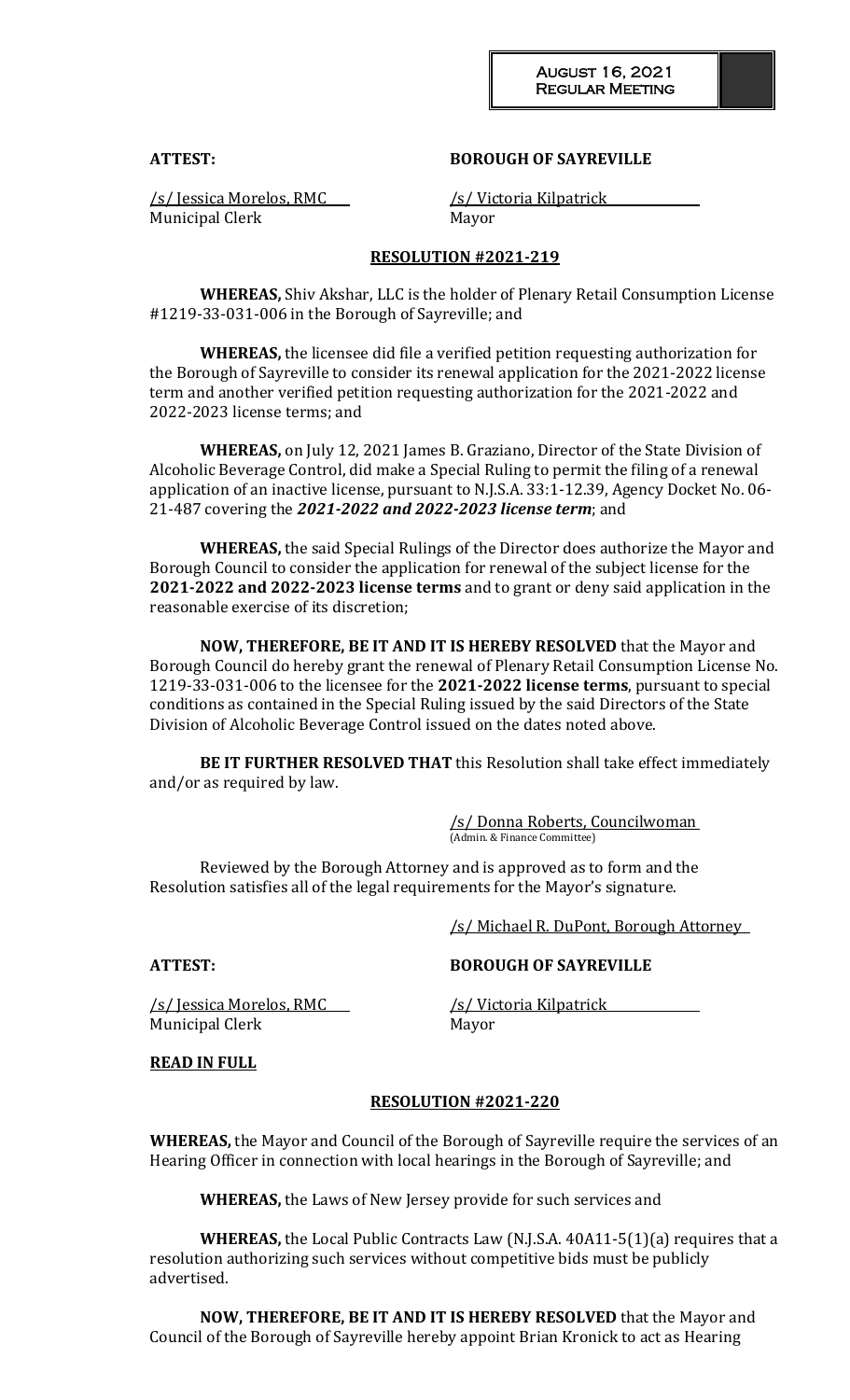Officer for the Borough of Sayreville in connection with local hearings and that he be paid for said services at a fee not to exceed \$10,000.00.

**BE IT AND IT IS HEREBY RESOLVED** that the Borough Clerk is hereby authorized to forward a true copy of this resolution to, Brian W. Kronick, 185 Hudson Street, Jersey City, New Jersey 07311.

> /s/ Vincent Conti, Councilman (Public Safety Committee)

Reviewed by the Borough Attorney and is approved as to form and the Resolution satisfies all of the legal requirements for the Mayor's signature.

/s/ Michael R. DuPont, Borough Attorney

## **ATTEST: BOROUGH OF SAYREVILLE**

/s/ Jessica Morelos, RMC /s/ Victoria Kilpatrick Municipal Clerk Mayor

At this time Mayor Kilpatrick opened the meeting up to the public for questions or comments on this resolution.

There being no comments, Council President Dalina moved the public portion be closed and the Resolution be adopted on Roll Call vote. Seconded by Councilman Enriquez.

Roll Call: Councilpersons Dalina, Conti, Enriquez, Novak, Roberts, all Ayes. Carried.

## **READ IN FULL**

## **RESOLUTION #2021-221**

### **RESOLUTION SUPPORTING THE NJDOT CONSTRUCTION OF TRAFFIC SIGNING AND STRIPING IMPROVEMENTS TO ROUTE 9 NORTHBOUND MAINLINE AND THE EXISTING RAMP FROM ROUTE 9 NORTHBOUND TOGARDEN STATE PARKWAY NORTHBOUND IN THE BOROUGH OF SAYREVILLE**

**WHEREAS,** the New Jersey Department of Transportation (NJDOT) has proposed Traffic Signing and Striping Improvements to Route 9 Northbound mainline and the ramp connecting Route 9 Northbound to Garden State Parkway Northbound located in the Borough of Sayreville, County of Middlesex; and

**NOW THEREFORE, BE IT RESOLVED**, that the Borough of Sayreville, County of Middlesex, State of New Jersey, support the plans for the proposed Traffic Signing and Striping Improvements to Route 9 Northbound mainline and the ramp connecting Route 9 Northbound to Garden State Parkway Northbound.

> /s/ Kevin Dalina, Councilman (Planning & Zoning Committee)

Reviewed by the Borough Attorney and is approved as to form and the Resolution satisfies all of the legal requirements for the Mayor's signature.

/s/ Michael R. DuPont, Borough Attorney

# **ATTEST: BOROUGH OF SAYREVILLE**

/s/ Jessica Morelos, RMC /s/ Victoria Kilpatrick Municipal Clerk Mayor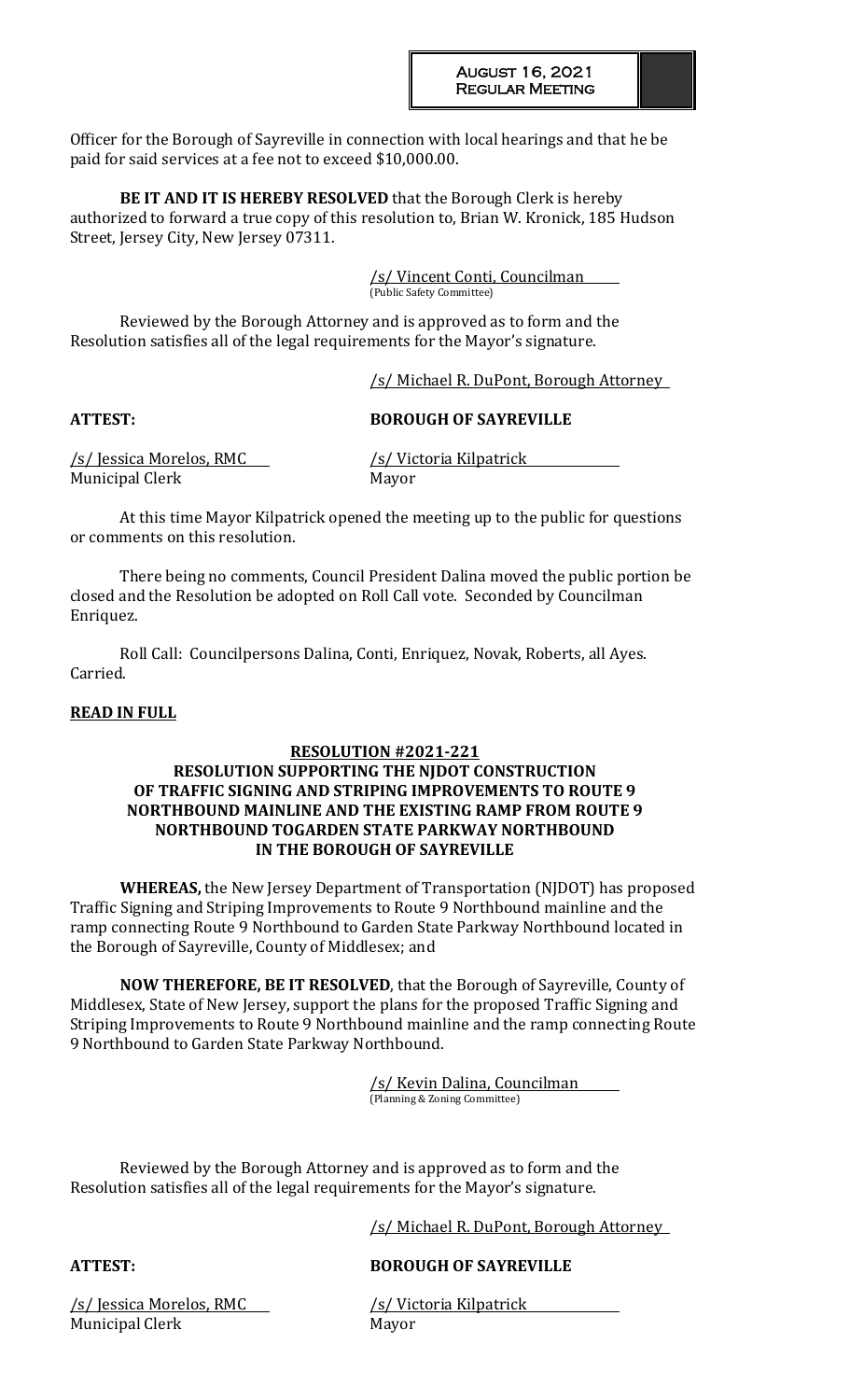At this time Mayor Kilpatrick opened the meeting up to the public for questions or comments on this resolution.

There being no comments, Council President Dalina moved the public portion be closed and the Resolution be adopted on Roll Call vote. Seconded by Councilwoman Novak.

Roll Call: Councilpersons Dalina, Conti, Enriquez, Novak, Roberts, all Ayes. Carried.

## **BOROUGH ATTORNEY - Michael DuPont – NONE**

## **PUBLIC PORTION**

At this time Mayor Kilpatrick opened the meeting to the public for questions or comments on any and all matters.

Those commenting were:

### - Taylor Bernosky, 71 Pulaski Avenue

Ms. Bernosky questioned the status of the air purifiers at the Senior Center. She also questioned when the council meetings would be in-person. Mayor responded that for the council meetings the Borough is checking into a

hybrid meeting and that the IT Director is working on the technology part. Business Administrator Frankel stated that four more purifiers were placed at the Senior Center and have ordered four more and will be placed as soon as the Borough receives them.

### - Mark Hurley, AFSCME 3527 President

Mr. Hurley questioned the status of an email that was sent to the governing body on July 23rd regarding possible hazard pay for employees.

Mayor responded that she asked the Business Administrator to reach out to the labor attorney in regards to that.

Business Administrator stated that he hasn't received anything in a written form back from the labor attorney.

- Karen Bebert, 9 Burlington Road

Ms. Bebert stated that SAA is holding registration at the Democratic Headquarters and believes that is a conflict.

Mayor responded that this isn't a Council issue and to reach out to SAA. Ms. Bebert stated that the Sayreville AA does receive funding from the Borough so therefore it's under the scope of the Council. She stated another concern is that there are only four police officers on most shifts. Ms. Bebert commented that the Board of Education is holding hybrid meetings which maybe can give the Borough some ideas.

Mayor responded that the Board of Education has an enormous team within their technology department and the Borough only has one person.

- Jim Robinson, 11 Borelle Square

Mr. Robinson stated that a number of residents went to the Planning Board meeting in regards to the warehouse project and that the Mayor's designee told several residents that the application would be approved at that meeting. He stated that the designee posted on Facebook that only seven spoke and out of the seven two complained about everything at multiple meetings. He stated that he's complaining that the designate made up his mind before hearing the residents' comments.

Mayor stated she doesn't condone that and it will be discussed.

- Arthur Rittenhouse, 33 Delikat Lane

Mr. Rittenhouse questioned the status on Fulton's Landing. Borough Attorney DuPont responded that he hasn't heard anything. Mr. Rittenhouse questioned if the Senior Center will be open in the evenings because that is where the Historical Society's meetings are held.